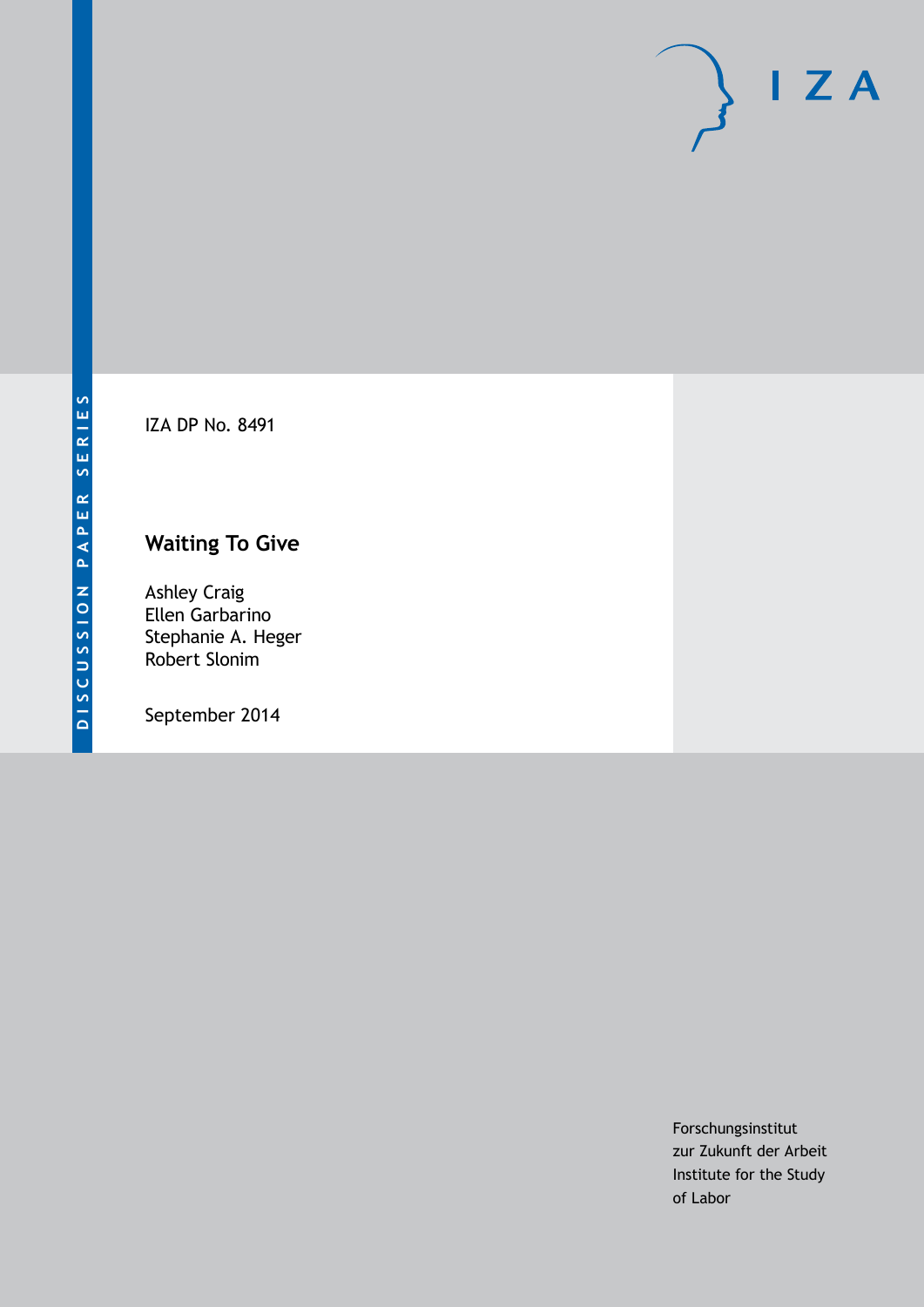# **Waiting To Give**

# **Ashley Craig**

*Harvard University*

## **Ellen Garbarino**

*University of Sydney*

## **Stephanie A. Heger**

*Washington University in Saint Louis*

### **Robert Slonim**

*University of Sydney and IZA*

Discussion Paper No. 8491 September 2014

IZA

P.O. Box 7240 53072 Bonn Germany

Phone: +49-228-3894-0 Fax: +49-228-3894-180 E-mail: [iza@iza.org](mailto:iza@iza.org)

Any opinions expressed here are those of the author(s) and not those of IZA. Research published in this series may include views on policy, but the institute itself takes no institutional policy positions. The IZA research network is committed to the IZA Guiding Principles of Research Integrity.

The Institute for the Study of Labor (IZA) in Bonn is a local and virtual international research center and a place of communication between science, politics and business. IZA is an independent nonprofit organization supported by Deutsche Post Foundation. The center is associated with the University of Bonn and offers a stimulating research environment through its international network, workshops and conferences, data service, project support, research visits and doctoral program. IZA engages in (i) original and internationally competitive research in all fields of labor economics, (ii) development of policy concepts, and (iii) dissemination of research results and concepts to the interested public.

<span id="page-1-0"></span>IZA Discussion Papers often represent preliminary work and are circulated to encourage discussion. Citation of such a paper should account for its provisional character. A revised version may be available directly from the author.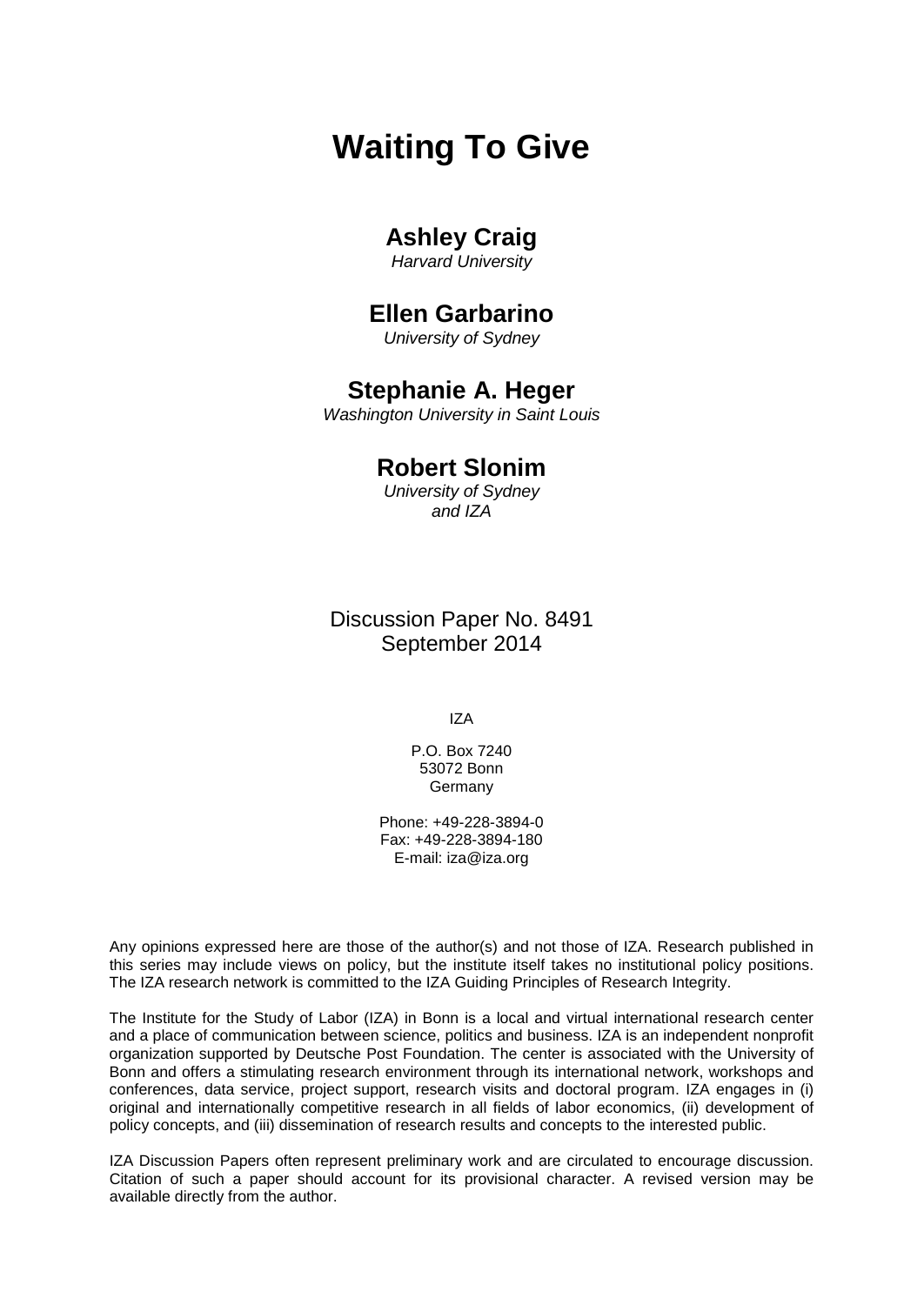IZA Discussion Paper No. 8491 September 2014

# **ABSTRACT**

# **Waiting To Give[\\*](#page-1-0)**

We estimate the effect of an increase in time cost on the return behavior of blood donors. Using data from the Australia Red Cross Blood Service, we ask what happens when prosocial behavior becomes more costly. Exploiting a natural variation in which donor wait times are random, we use the length of time a donor spends waiting to make his donation as our measure of cost. Our data allows us to go beyond measures of satisfaction and intention and estimate the effect of wait time on return behavior. We estimate that a 38% increase (20 minutes or one standard deviation) in the average wait would result in a 14% decrease in donations per year. Our results thus indicate that waiting is not merely frustrating, but has significant negative long-term social costs. Further, relying only on satisfaction and intention data masks not only the magnitude of the effects but also heterogeneous responses to increased wait time: the return behavior of males is more elastic than females and donors display diminishing sensitivity in the domain of losses. Finally, we discuss the implications of our findings for organizations that operate with a large and diffuse volunteer donor base.

JEL Classification: D04, D12, D61, D64, I18

Keywords: pro-social behavior, time cost, blood donation

Corresponding author:

Robert L. Slonim Faculty of Arts and Social Sciences H04 - Merewether University of Sydney Sydney, NSW 2006 Australia E-mail: [robert.slonim@sydney.edu.au](mailto:robert.slonim@sydney.edu.au)

We received many helpful suggestions from seminar participants at the University of Sydney and the Russell Sage Summer Institute, as well as comments from Barton Hamilton, Nicola Lacetera, David K. Levine, Mario Macis, Nicholas Papageorge and Robert Pollak on an earlier draft. We greatly appreciate the generous financial support of the Australian Research Council, #1095222 and the Australian Red Cross Blood Service (Blood Service) for their continuous support. We appreciate the support from many Blood Service personnel including Perfecto Diaz, David Irving, Geoff Smith and Dan Waller who have generously given their time and energy with institutional details, guidance and service. We would like to acknowledge the Australian Red Cross Blood Service and Australian governments that fully fund the Blood Service for the provision of blood products and services to the Australian community.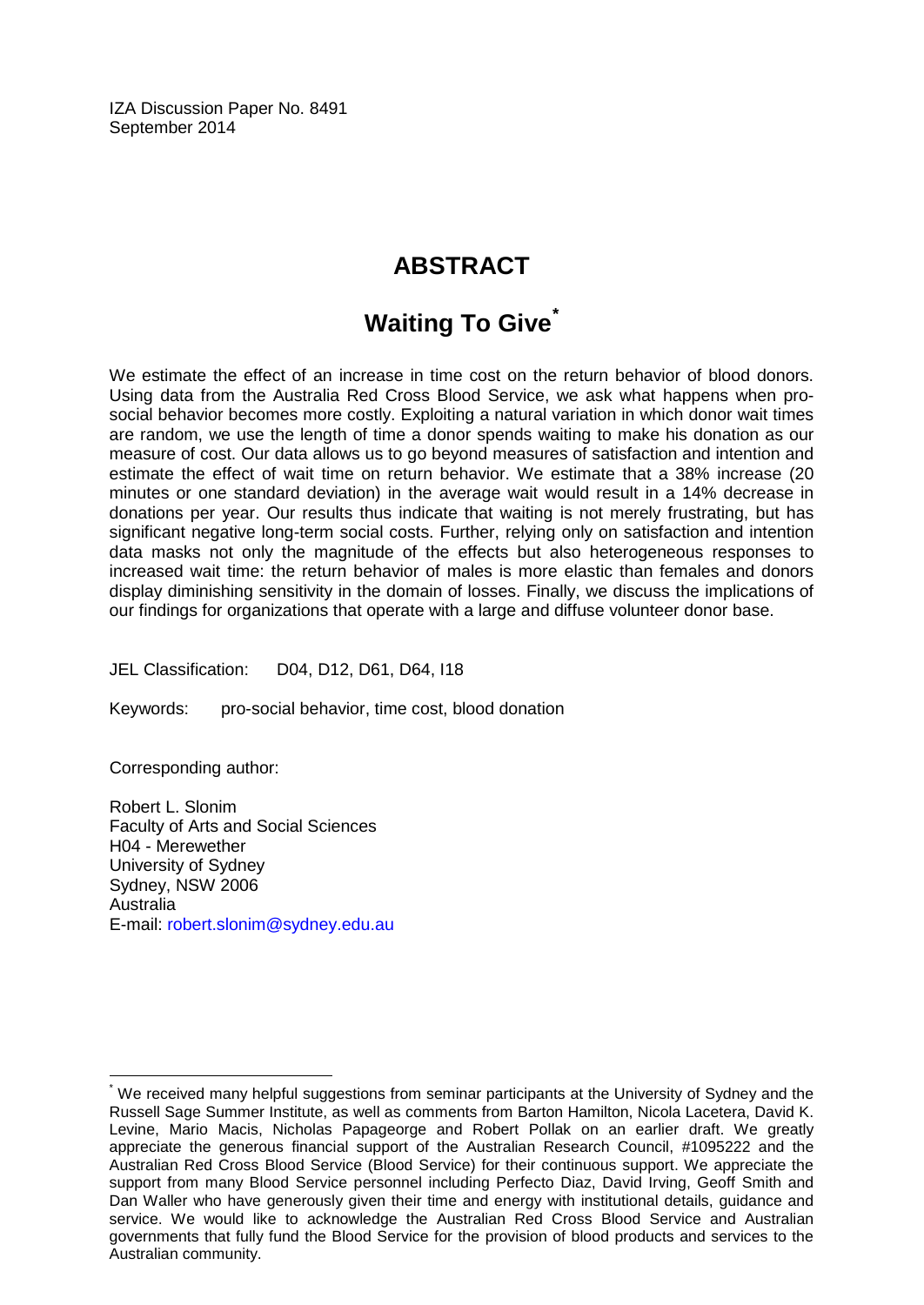### 1 Introduction

When deciding whether to engage in pro-social behavior, individuals weigh both the benefits and costs. Benefits ranging from increased social status and personal feelings of warm glow are weighed against the opportunity cost of time. Economists have almost exclusively examined this decision from the benefits' side and specifically focused on the effectiveness of incentives to encourage pro-social behavior (Fehr and Gächter, 2000; [Fehr and Falk, 2002;](#page-19-1) [Gneezy and Rustichini, 2000;](#page-19-2) [Lacetera et al., 2013,](#page-19-3) [2014\)](#page-20-0). In pro-social settings, individuals do not always respond to incentives as standard economic theory predicts [\(Gneezy et al., 2011\)](#page-19-4). In particular, individuals are less responsive to increased benefits when pro-social behavior is highly intrinsically motivated [\(Deci](#page-18-0) [et al., 1999\)](#page-18-0) or when there are social status concerns [\(Ariely et al., 2009;](#page-18-1) Bénabou and Tirole, [2006\)](#page-18-2).

This paper asks, what happens when pro-social behavior becomes more costly? We do so in the context of blood donations, where an individual obtains new information about the donation process each time he donates (e.g., how he felt after the donation, the degree of discomfort and the length of time he waited) and this new information can then affect future donation decisions. Wait time, in particular, is a cost incurred by all donors, is observable and exogenously varies, providing a good test of whether longer waits (i.e., higher costs) affect future behavior.

We hypothesize that, ceteris paribus, longer waits will have a negative effect on: (1) donors' reported satisfaction with their experience; and (2) donors' future donation behavior. The second hypothesis is motivated by (1) assuming donors update future wait time expectations based on current experience (i.e., a longer current wait, ceteris paribus, indicates longer future waits) and (2) that volunteer donors respond to costs and benefits in standard ways, i.e., donate more (less) when the benefits (costs) increase. Field studies have found a positive significant relationship between economic reward offers and blood donations [\(Lacetera et al., 2013\)](#page-19-3), but none have examined the effects of donor costs.

The first hypothesis is supported by the findings that longer waits incite customer frustration and annoyance and lead to lower service evaluations in non-pro-social contexts [\(Dube-Rioux et al.,](#page-19-5) [1989;](#page-19-5) [Hui and Tse, 1996;](#page-19-6) [Taylor, 1994\)](#page-20-1). However, previous wait time research has had to rely on service evaluation and future intentions as proximal outcome measures since return behavior at the individual level has been unavailable. Hence, our results offer the first test that dissatisfaction with waiting will affect not only attitudes but also future behavior such as delayed returns or not returning at all.

Access to actual behavioral data means that we are not forced to rely on satisfaction and intentions data to draw inferences on actual behavior [\(Card et al., 2012\)](#page-18-3). This is particularly advantageous as stated preferences may not support, and at worst may contradict, revealed preferences. Extensive research in psychology finds that stated preferences align with aspirations and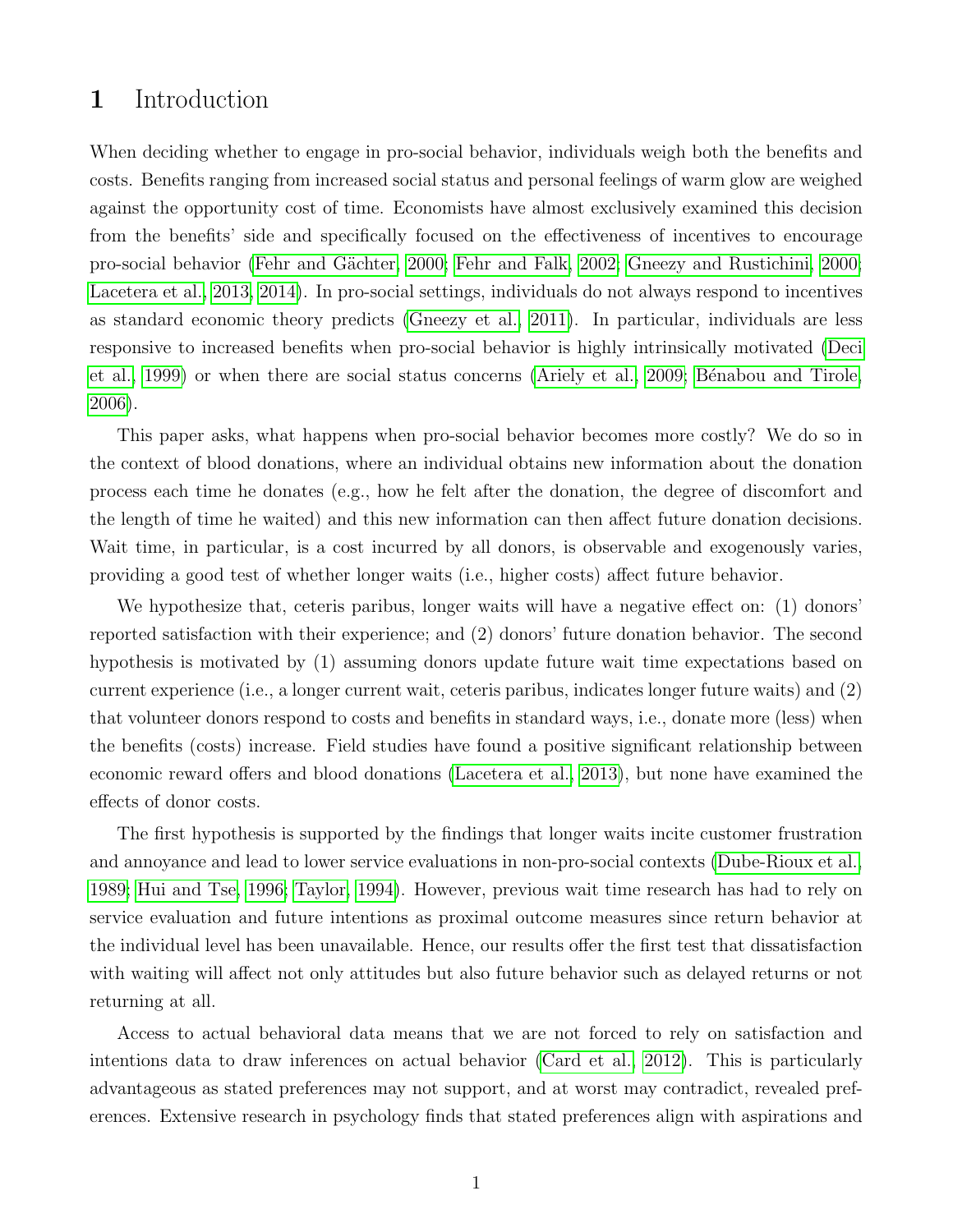goals while revealed preferences may reflect more pragmatic concerns and greater responsiveness to costs (Glasman and Albarracín, 2006; [Sheeran, 2002\)](#page-20-2). The difference between stated intentions and actions may be further exacerbated by social desirability biases in an altruistic context. For instance, [Levitt and List](#page-20-3) [\(2007\)](#page-20-3) report a gap between subjects' stated preferences for pro-social behavior in the laboratory and their actual behavior in the field. In the context of blood donations, [Glynn et al.](#page-19-8) [\(2003\)](#page-19-8) report that survey respondents indicate that offering health-related services would be an effective incentive to donate blood and lottery tickets would not. Subsequently, [Goette and Stutzer](#page-19-9) [\(2008\)](#page-19-9) offer incentives for blood donations and find that cholesterol tests are ineffective, while lottery tickets are effective.

We use data from the Australian Red Cross Blood Service (the Blood Service), supplemented by survey data, collected across four centers in July 2009 to test the effect of wait time on three outcomes: satisfaction, intention to donate and actual return donation behavior. The return data is the key component of our contribution and highlights the institutional features of the Blood Service that make it particularly suitable for our question. Namely, in Australia, the Blood Service has a monopoly on all blood product collection and thus, unlike most countries including the United States, we need not be concerned that individuals switch to alternative donation services in response to experiences with the Blood Service [\(Lacetera et al., 2012\)](#page-19-10). Additionally, unlike other studies, we follow donors for nearly four years after the survey and thus our results are not driven by an arbitrary stopping time or truncated observation.

We report two main sets of findings. First, longer waits negatively affect future donation behavior. In particular, we find that donors who experienced longer waits are less likely to return and to have a longer average delay before their next donation. In Australia, whole blood donors can donate every 12 weeks. Given the time frame of eligibility, delayed returns translate into substantial losses in the expected number of yearly donations. Based on our estimates, we calculate that if donors waited one standard deviation longer than average (20 minutes) this would result in a loss of approximately 14% (77,000 of the 604,007) of whole blood donations in Australia.

We also detect two further effects of wait time costs on future donation behavior. There is also evidence that donors display diminishing sensitivity in the domain of losses [\(Tversky and](#page-20-4) [Kahneman, 1991,](#page-20-4) [1992\)](#page-20-5): an additional minute of waiting is costlier, in terms of return behavior, for donors with the shortest waits times than for donors with the longest wait times. Additionally, we observe that longer waits not only delay returns, but also affect the type of donation that is made when a donor returns. We find that longer waits cause whole blood donors to be less likely to convert to a plasma donation at their next donation. This is important because most countries experience much greater plasma than whole blood shortages and thus converting donors from whole blood to plasma is a goal of many blood collection agencies [\(Slonim et al., 2014\)](#page-20-6).<sup>[1](#page-4-0)</sup>

<span id="page-4-0"></span><sup>&</sup>lt;sup>1</sup>In fact, worldwide plasma shortages are so severe that many countries, including Australia, rely on importing plasma from the United States. [Slonim et al.](#page-20-6) [\(2014\)](#page-20-6) give a comprehensive review of the benefits of plasma donation over whole blood donation. For instance, plasma donors can give more plasma and make donations more frequently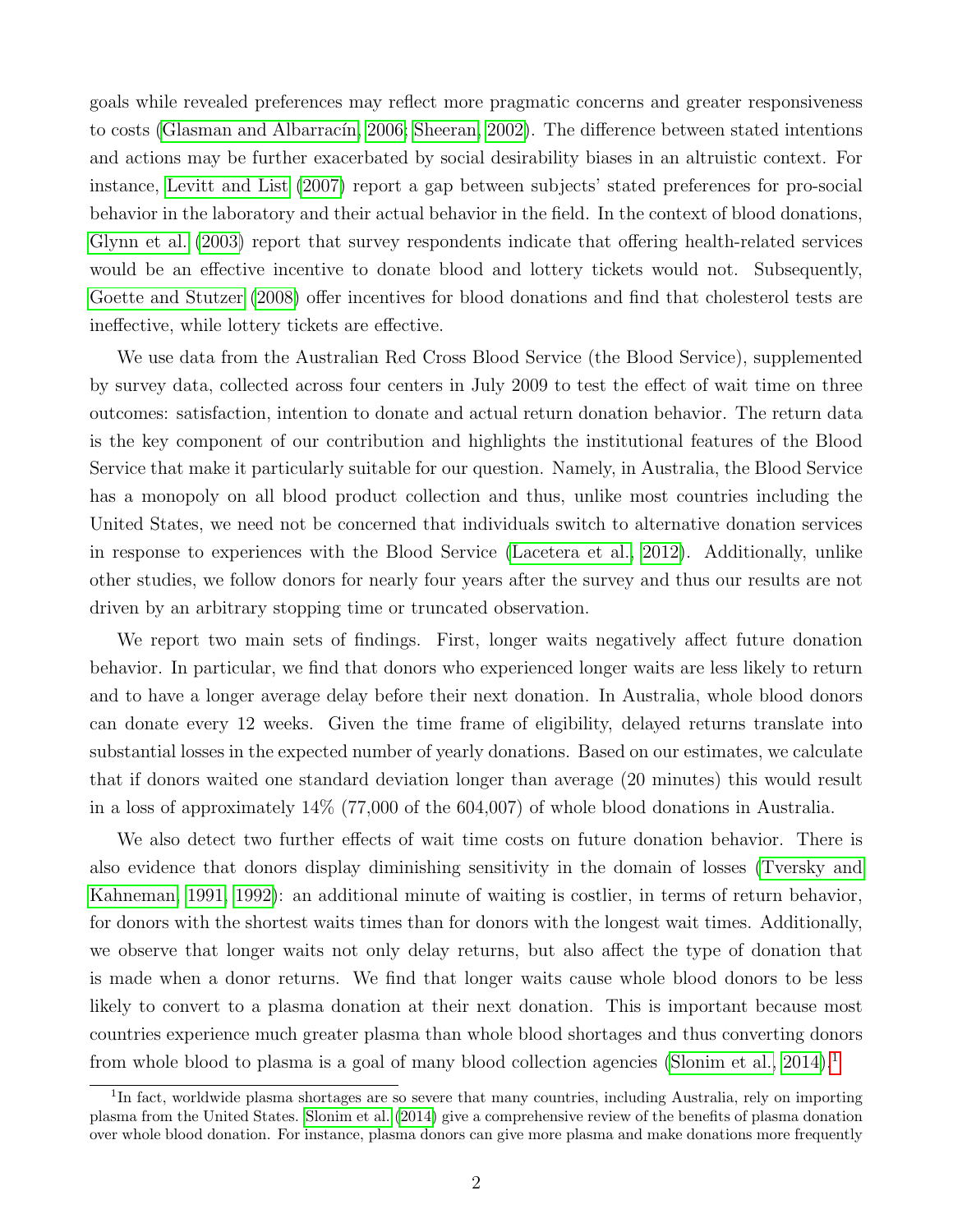Second, while we draw similar overall conclusions from the survey responses to satisfaction and future intentions as with the actual return behavior, we also show that there are two major shortcomings of relying on the satisfaction and intention data. First, without the actual return data, we would not be able to calibrate the magnitude or costs of the effects of longer waits. Second, the survey responses do not reflect the heterogeneity we capture in the actual return behavior. In particular, longer wait times are associated with delayed returns for males, but not females. Specifically, longer waits are associated with lower levels of satisfaction for all types of donors, but the dissatisfaction only translates to delayed returns for males.

The gender difference we find in return behavior indicates differences in elasticity–male return behavior is more responsive than female return behavior to changes in time cost. The finding that male demand for altruism is more elastic than female demand is also supported in the literature [\(Andreoni and Vesterlund, 2001;](#page-18-4) [Andreoni et al., 2003;](#page-18-5) [Conlin et al., 2003\)](#page-18-6). Additionally, we find differences between stated satisfaction and return behavior for women; in particular, women express dissatisfaction with the wait, but the dissatisfaction does not carry over to delayed return. This difference in survey statements and actual behavior for women, but not men, has also been observed in response to incentives; [Lacetera and Macis](#page-19-11) [\(2010\)](#page-19-11) find that female survey respondents reported being less likely to donate if offered an incentive to donate blood, whereas [Lacetera et al.](#page-20-0) [\(2014\)](#page-20-0) find that women were more likely to donate in response to incentive offers.

## 2 Design

### 2.1 Institutional Details

To give whole blood in Australia, a donor must not have made a whole blood donation within the preceding 12 weeks.[2](#page-5-0) Thus, a donor who donates only whole blood can make 4 or 5 whole blood donations per year. The eligibility requirements for other blood products are often individualspecific and depend on the health needs of the donor. Table [I](#page-21-0) classifies the type of donation by blood product–whole blood and other. For our purposes, we will focus only on whole blood.[3](#page-5-1)

When a donor arrives at the donation center, he registers at the front desk, completes a short personal history survey and then waits in the lobby until he is escorted to the processing interview where his eligibility is assessed via an interview with the Blood Service staff. If deemed eligible,

than whole blood donors. Further, recipients can receive plasma donations from a donor of any blood type.

<span id="page-5-0"></span><sup>&</sup>lt;sup>2</sup>In Australia, there are several requirements to be an eligible whole blood or plasma donor, however only the requirements relevant to our study will be discussed here. See http://www.donateblood.com.au/ for a full description of the eligibility requirements in Australia.

<span id="page-5-1"></span><sup>&</sup>lt;sup>3</sup>We do not study the behavior of donors who give anything other than whole blood mainly because the number of these donors that we observe is too small. We also do not study donors who give for therapeutic reasons since their donations are the result of health conditions that require they give blood. We also do not study less common blood product donations since they do not have the same standard window of eligibility as whole blood that is key for our identification of delayed return behavior.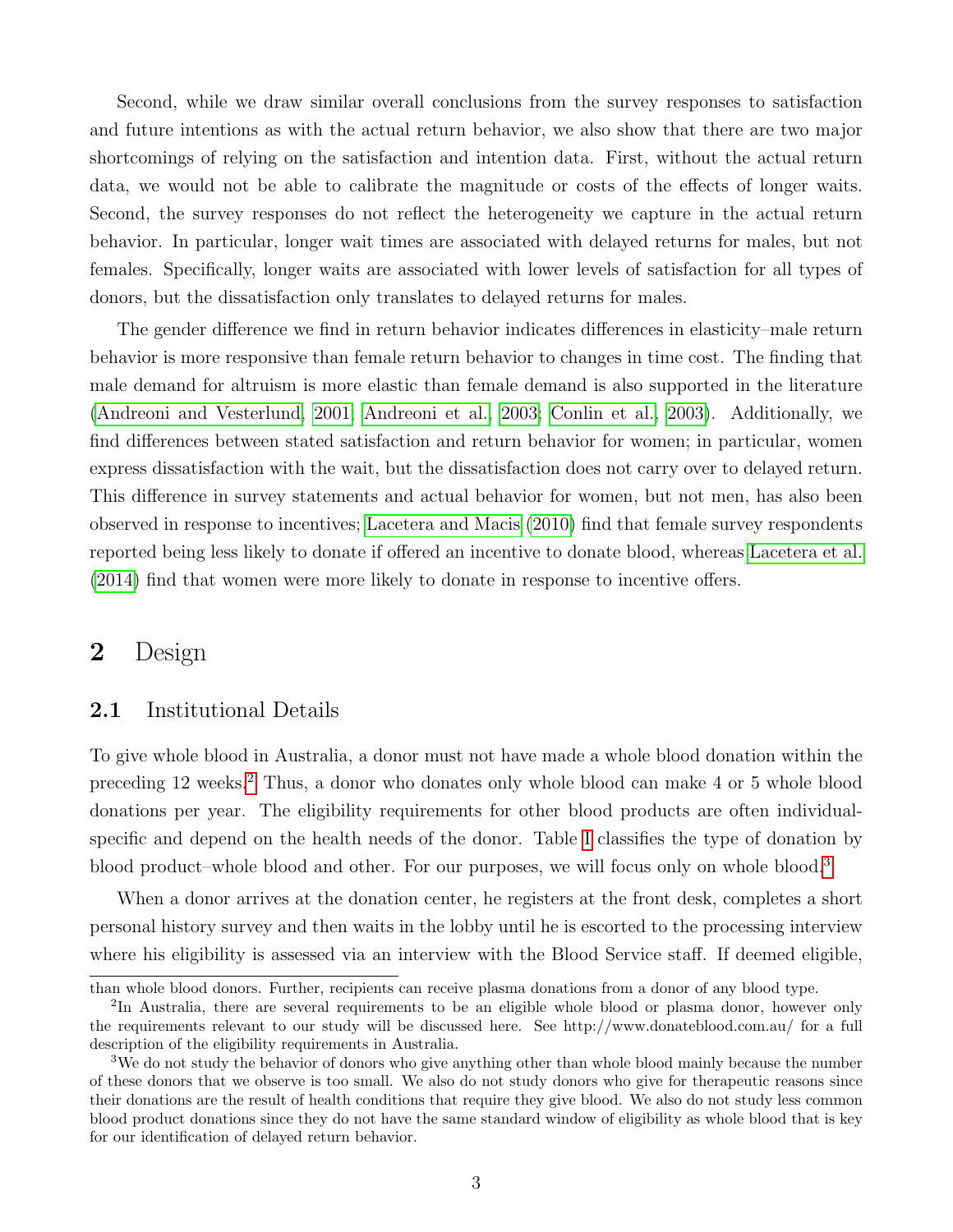he is directed to a second waiting room and waits until a staff member calls him into the donation room where he begins his donation. The centers record the time the donor registers with the front desk upon arrival and the time the needle is inserted to begin the draw of blood. We consider the total wait time to be the number of minutes that elapse from the time the donor registers at the front desk to the time the needle is inserted.

During a whole blood donation, 470 milliliters of whole blood are extracted in a procedure that lasts approximately 8-12 minutes. When his donation is complete, he exits the donation room and enters the recovery room where drinks and food are provided. The donor is encouraged to remain in the recovery room for at least 15 minutes for precautionary health reasons, but is free to leave at will.

Australia provides an ideal setting in which to study blood donor behavior at the individual level because the Blood Service has a monopoly on donation services. We are thus able to very precisely measure the effects of wait time on future donations no matter what blood product a donor supplies or where the donor supplies the blood product anywhere within Australia.<sup>[4](#page-6-0)</sup>

### 2.2 Data

We administered a field survey from July 8 to July 31, 2009 in four donation centers in the greater Sydney region.<sup>[5](#page-6-1)</sup> Trained surveyors administered the survey in the recovery room after the donation process. The survey took approximately 5-10 minutes to complete and 98% of donors completed the survey, resulting in  $1,370$  completed surveys.<sup>[6](#page-6-2)</sup>

We then matched the respondents with administrative data provided by the Blood Service. The administrative data include donation histories after July 2009 so that it is possible to identify when, if ever, survey respondents returned and the blood product donated upon return. Table [I](#page-21-0) shows that of the 1,370 survey respondents 1,251 donors were successfully matched to an administrative record.[7](#page-6-3) Of those 1,251, 73% donated whole blood, 20% donated plasma and 7% gave another blood product.

Since blood products require varying time lapses between donations, it is necessary to know the type of blood product the donor gave when (if ever) he returned to analyze return behavior. Because converting to plasma signifies a a willingness to incur a higher cost (the length of the actual "needle in" time is four times longer for plasma than for whole blood), we separately analyze

<span id="page-6-0"></span><sup>4</sup>From the researcher's perspective, the lack of alternative donation organizations means that we do not have to be concerned with past donors choosing to make their future donation with another organization [\(Cairns and](#page-18-7) [Slonim, 2011;](#page-18-7) [Gross, 2005\)](#page-19-12). This is a particularly important feature when studying the effect of costs and benefits on subsequent donation behavior. As shown in [Lacetera et al.](#page-19-10) [\(2012\)](#page-19-10), donors will substitute across donation locations in search of the best donation experience.

<span id="page-6-2"></span><span id="page-6-1"></span><sup>5</sup>See Supplementary Materials for a copy of the survey instrument.

<sup>6</sup>The 98% response rate is not surprising in this context; the blood service encourages donors to remain up to 15 minutes before leaving the center, thus the survey offers them something to do before leaving.

<span id="page-6-3"></span><sup>7</sup>Unsuccessful matches occurred due to invalid donor numbers.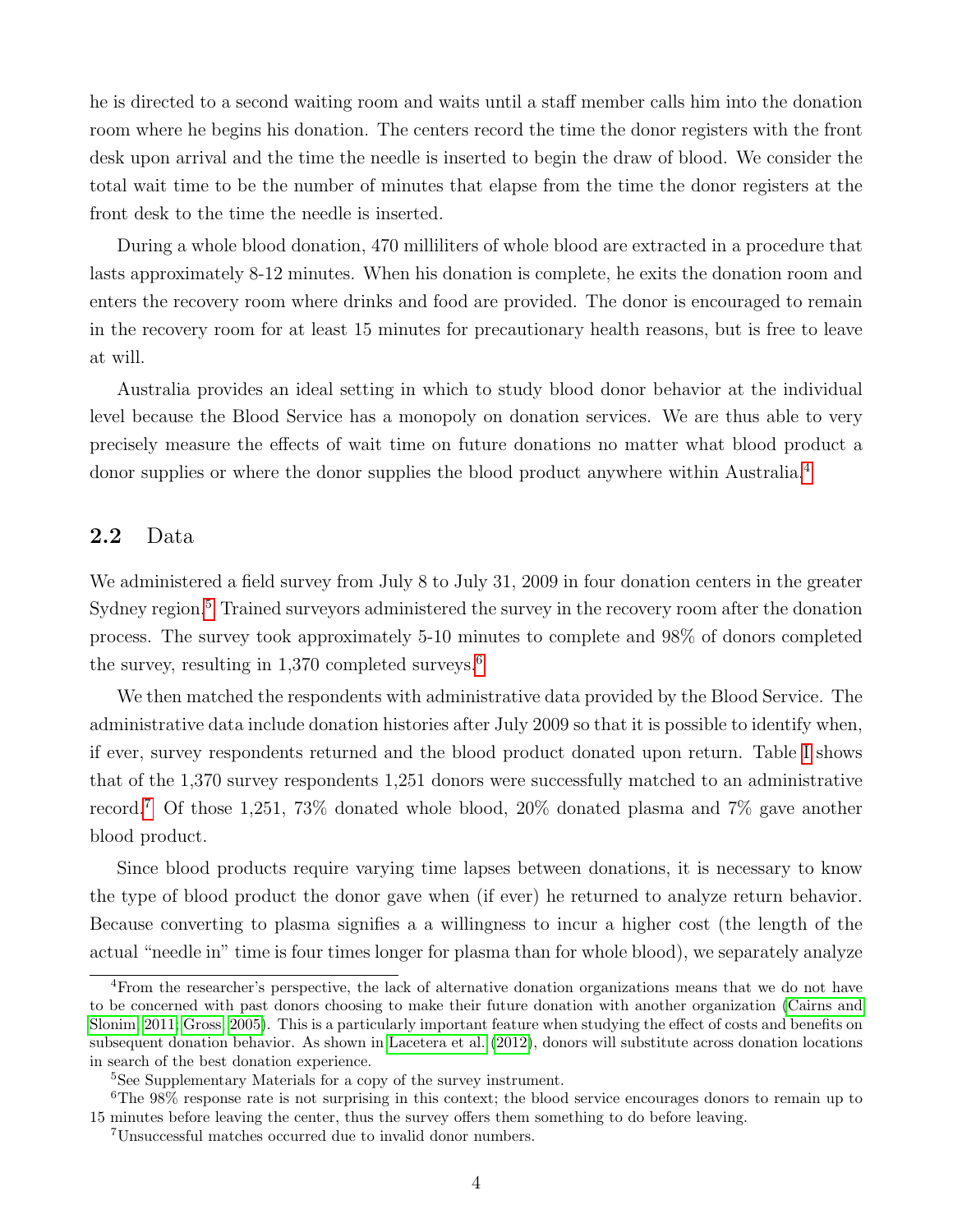return behavior for donors who switch to plasma in their subsequent donation and those who do not. Of 916 whole blood donors in July 2009, 65 observations were dropped due to missing outcome data and implausible wait times (see below for a further discussion), 649 returned to donate whole blood, 73 returned to donate plasma, and 127 had not returned within 44 months after the survey date, our last collection of data (henceforth referred to as never returned).

#### Insert Table [I](#page-21-0) here.

For the majority of our analyses, we will focus on the 776 individuals who matched to administrative records, have a complete record on all outcomes, donated whole blood during our survey time and subsequently returned to donate whole blood or did not return (we later examine donors who returned to donate plasma). Table [II](#page-21-1) describes these 776 donors in our survey sample. The average time spent waiting before the donation begins was 43 minutes (median of 39 minutes) and donors arrived throughout the day (morning, lunch, and afternoon) in relatively similar proportions. The average survey respondent has made an average of 1.4 donations per year. Slightly less than half of our survey respondents are female and the average donor is 44 years old. Nearly all of the survey respondents made their donation at two of the four donation centers.[8](#page-7-0)

#### Insert Table [II](#page-21-1) here.

Our results focus on three outcomes: satisfaction, intention and return behavior. Satisfaction is measured by the donor's response to the question "How satisfied were you with the overall experience today?" where 1 indicated "Not at all satisfied" and 7 indicated "Completely satisfied". Intention to donate is measured by the donor's response to the question "What is the likelihood that you will donate again in the next 6 months?" where 0 indicated "No Chance" and 10 indicated "Completely certain". Figure [I](#page-25-0) shows the heavy left skew of the responses to these two survey questions, which is a common feature in satisfaction and intention survey responses [\(Peterson and](#page-20-7) [Wilson, 1992\)](#page-20-7).

#### Insert Figure [II](#page-25-1) here.

We analyze return behavior from two perspectives. First, we examine whether whole blood donors return to donate whole blood. Second, we analyze return behavior from the perspective of blood product conversion; specifically, we examine whether a whole blood donor converts to plasma.

Our measure of wait time is taken from the administrative data and is recorded as the difference, in minutes, between the registration time (i.e, arrival time) and the start of donation (i.e., "needle in" time). This includes the time the donor spends completing paper work and waiting for the

<span id="page-7-0"></span><sup>8</sup>We focused our collection efforts at the busiest of the four centers.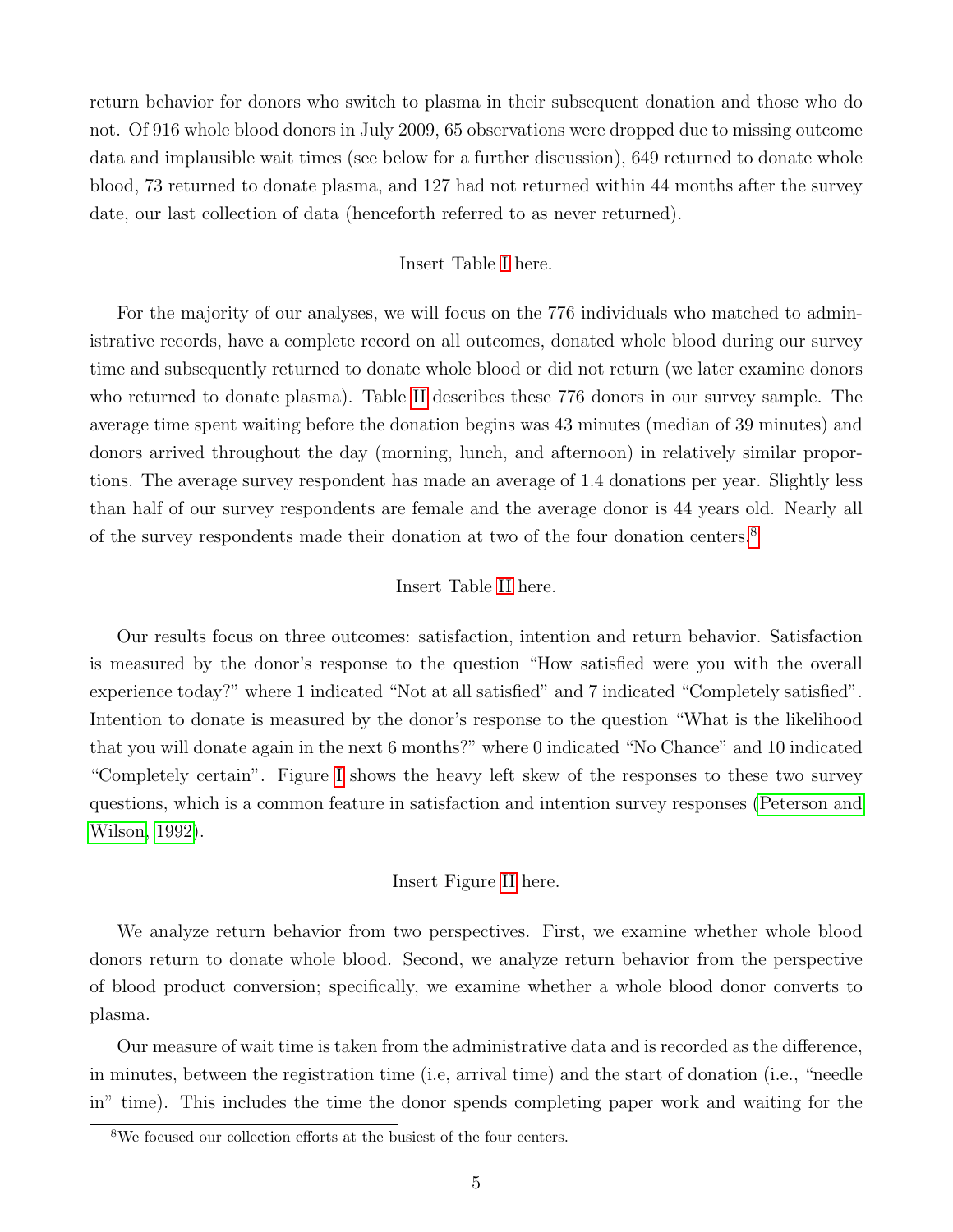eligibility interview, the interview time (which we observed lasts about 8 minutes with little variance since it involves a standard set of questions), and then the time after the interview before the needle is inserted to begin the blood draw.[9](#page-8-0) Figure [II](#page-25-1) shows the distribution of wait time in minutes. Interpretation of the estimates is facilitated by subtracting the average wait time, Wait. Thus our measure of wait is

$$
\widetilde{\text{Wait}} = Wait - \overline{Wait}
$$

Insert Figure [I](#page-25-0) here.

### 2.3 Econometric Specification and Hypotheses

We estimate a proportional hazards model to study the effect of wait time on the return behavior of whole blood donors for three main reasons. First, unlike a discrete choice model (i.e., return or not return), the hazard model does not require us to choose a "return date", which will always be chosen arbitrarily.[10](#page-8-1) Second, since 86% of whole blood donors in our survey do eventually return to donate, the main issue is how long their return is postponed. A delayed return following an unpleasant experience has long-lasting repercussions, as all subsequent donations must also be pushed back to satisfy eligibility requirements. Third, the hazard model accounts for the non-normality of the duration distribution (see Figure [III\)](#page-26-0) and the right censoring of the data.<sup>[11](#page-8-2)</sup>

Further, we parameterize the baseline hazard in order to estimate when donors will return to donate. Donors face a decreasing hazard of returning to donate–on a given day a donor who has not yet returned is less likely to return than he was on any of the preceding days, as is clearly displayed in Figures  $3(a) \& 3(b)$ . The Weibull distribution captures the decreasing risk and allows for predictions about return behavior.<sup>[12](#page-8-3)</sup>

#### Insert Figure [III](#page-26-0) here.

Thus, we estimate the following survival function via maximum likelihood

<span id="page-8-4"></span>
$$
S(t) = \exp(-t^p \exp(\beta_0 - \beta_1 \widetilde{\text{Wait}}))
$$
\n(1)

<span id="page-8-0"></span><sup>9</sup>We dropped 10 observations whose wait times appeared to be data entry errors: four donors with recorded wait times less than 8 minutes and 6 donors with recorded wait times beyond 2 hours. A wait time of less than 8 minutes seems technically impossible given the time for an eligibility interview, and the wait times over two hours are more than four standard deviations above the average wait time. The results that follow are not sensitive to the exclusion of these 10 observations.

<span id="page-8-1"></span><sup>&</sup>lt;sup>10</sup>Tables 1 and 2 in Supplementary Materials reproduce the main results (Table [III](#page-22-0) and Table [V](#page-23-0) shown below) but are estimated with a probit model and four arbitrary time periods for return–50 days, 1 year, 2 years and 3 years.

<span id="page-8-2"></span><sup>&</sup>lt;sup>11</sup>Our use of the proportional hazards metric is justified by testing the Schoenfeld residuals in which we cannot reject the null that the hazards are proportional (p-value  $> 0.92$ ) [\(Grambsch and Therneau, 1994\)](#page-19-13).

<span id="page-8-3"></span><sup>12</sup>We obtain very similar estimates with the Weibull distribution as with a semi-parametric model in which we do not specify a distribution for the baseline hazard.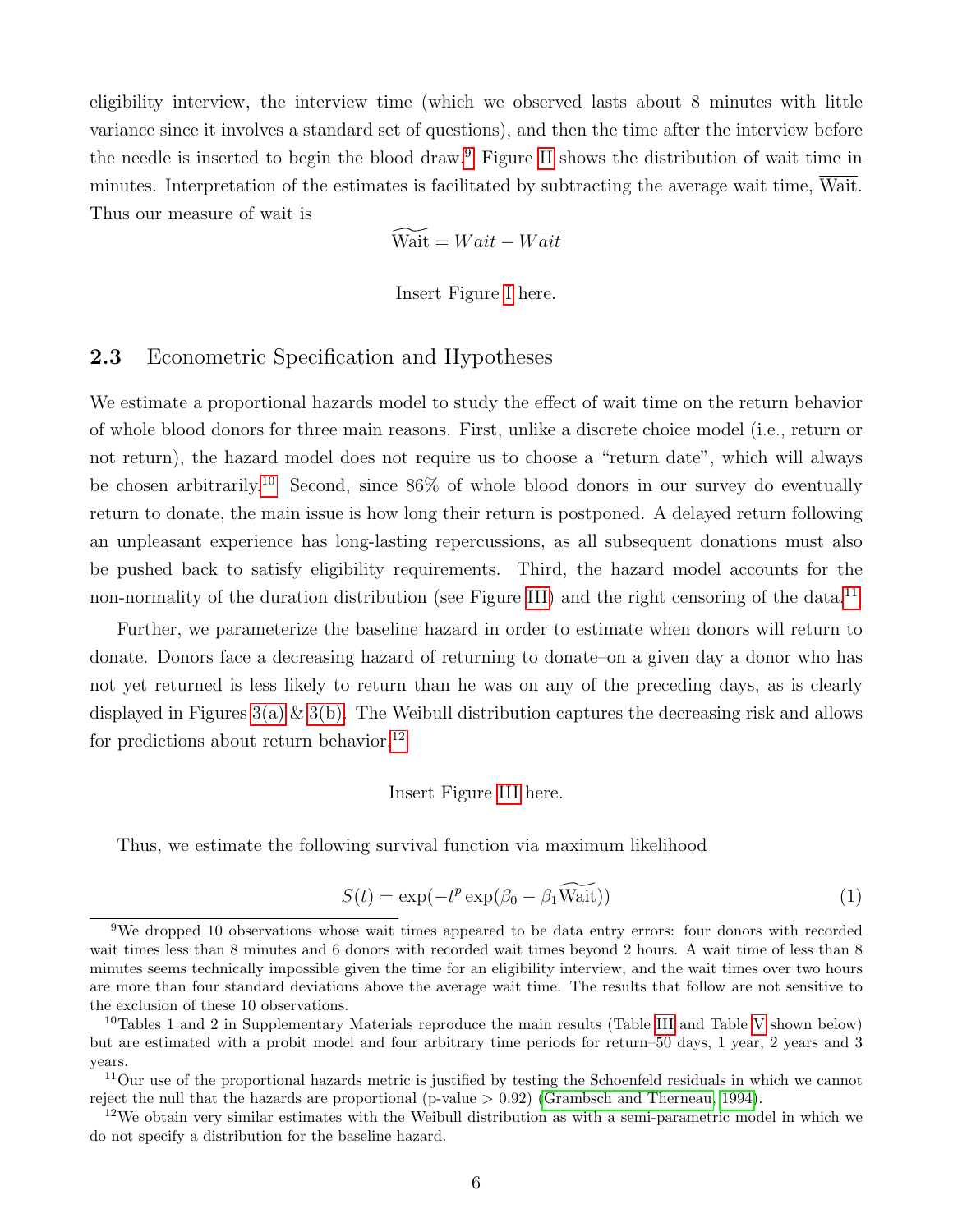where p is the shape parameter of the Weibull distribution and  $\beta_1$  is the parameter that governs the relationship between wait time and survival.<sup>[13](#page-9-0)</sup>

We hypothesize that longer wait times decrease the baseline hazard; that is, the longer a donor waits the less likely he will return on any particular day given he has not yet returned to donate. Our hypothesis assumes that donors update expected future wait times based on the current wait time. In particular, the longer the current wait, then the greater the future expected wait, which translates to a higher expected donation cost. Finally, our hypothesis also assumes donors have diminishing marginal utility over the total number of donations they will make over some arbitrary period of time (e.g., per year). Thus a higher expected cost will (weakly) lower the total number of donations a utility-maximizing donor will make, and consequently increase the delay between donations.

#### <span id="page-9-2"></span>**Hypothesis 1.** Longer wait times have a negative effect on the hazard rate,  $exp(\beta_1) < 1$  or  $\beta_1 < 0$ .

To study the effect of wait time on satisfaction and intention we estimate an ordered probit model, which takes into account the ordinal nature of the discrete survey responses [\(Aitchison and](#page-18-8) [Silvey, 1957;](#page-18-8) [McKelvey and Zavoina, 1975\)](#page-20-8). The survey responses are highly left-skewed and raise questions about whether the data satisfy the proportional odds assumption of the ordered probit. We present the findings from the ordered probit in the body of the paper and estimates for the less restrictive generalized ordered probit can be found in Table 3 in Supplementary Materials, which provide qualitatively identical conclusions.

We estimate the probability that a donor states each level of satisfaction by maximum likelihood. We model the probability of a donor i choosing response  $m$  as

$$
P[{\text{satisfactor}} = m] = \Phi(\mu_m - \alpha_1 \widetilde{\text{Wait}}) - \Phi(\mu_{m-1} - \alpha_1 \widetilde{\text{Wait}})
$$
\n(2)

We hypothesize that the reaction to wait time in the pro-social context will be similar to the reaction observed in the non-pro-social contexts [\(Dube-Rioux et al., 1989;](#page-19-5) [Hui and Tse, 1996;](#page-19-6) [Taylor, 1994\)](#page-20-1). Specifically, we hypothesize that a longer wait will decrease the donor's satisfaction with his experience.

#### **Hypothesis 2.** Longer wait times have a negative effect on satisfaction,  $\alpha_1 < 0$ .

Similarly, we estimate the probability that a donor states each level of intention to donate by maximum likelihood and model the probability of a donor i choosing response  $m$  as

<span id="page-9-1"></span>
$$
P[\text{intention} = m] = \Phi(\mu_m - \gamma_1 \widetilde{\text{Wait}}) - \Phi(\mu_{m-1} - \gamma_1 \widetilde{\text{Wait}})
$$
\n(3)

<span id="page-9-0"></span><sup>13</sup>In our context, the survival analysis language can be misleading. A survival refers to the event in which a donor does not return to donate and a failure refers to the event in which a donor returns to donate. Thus, a decrease in the hazard means a decrease in the probability of returning to donate.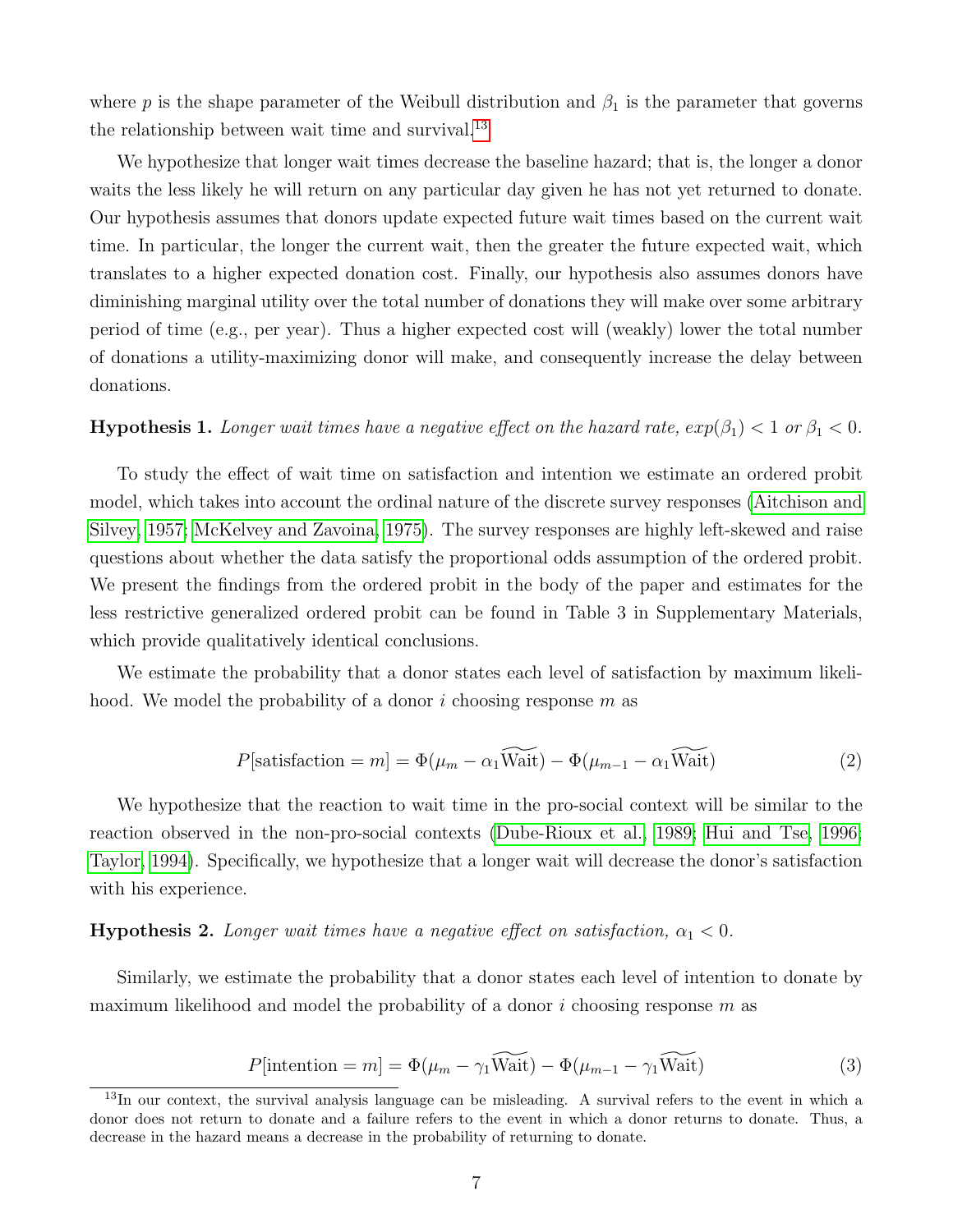#### <span id="page-10-0"></span>**Hypothesis 3.** Longer wait times have a negative effect on intention to donate,  $\gamma_1 < 0$ .

Overall, we hypothesize that wait times negatively affect all outcomes. Donors who wait longer are more likely to report feeling less satisfied, less likely to intend to donate again and more likely to have adverse return behavior, either a delayed return or a cessation of donation activities.

Consistent with laboratory [\(Andreoni and Vesterlund, 2001\)](#page-18-4), empirical [\(Andreoni et al., 2003\)](#page-18-5) and field evidence [\(Conlin et al., 2003\)](#page-18-6) which find that females are less responsive to price changes in altruistic settings, we hypothesize that female return behavior will be less responsive to wait time than male return behavior.

#### Hypothesis 4. Male return behavior is more sensitive to wait time than female return behavior.

Throughout the analysis below, we have clustered the standard errors at the blood center level. We have chosen this type of clustering because most recruitment and donor retention activity, which we do not observe, occurs at the center-level and the center clusters account for any unobservable center-specific activity.

### 3 Results

#### 3.1 Main Findings

Table [III](#page-22-0) reports estimates of the effect of wait time from equations [1](#page-8-4)[-3](#page-9-1) on our three outcomes of interest. The dependent variable in the first column, "Likelihood to Return", is the number of days past eligibility until the donor returns and thus we are estimating the likelihood of returning at time t given no return prior to time t. The dependent variable in columns  $(2)$  and  $(3)$  is the probability of reporting a higher level of satisfaction and intention to donate, respectively. The marginal effects are calculated at the means and represent the change in the probability of reporting the highest level of satisfaction or intention. The effect of wait time is estimated in columns  $(1)-(3)$  without controls, and in columns  $(4)-(6)$  with controls.

The negative coefficients on  $\widetilde{Wait}$  (with and without controls) displayed in Table [III](#page-22-0) support hypotheses [1-](#page-9-2)[3.](#page-10-0) Column (1) indicates that wait time has a negative effect on the return behavior of donors. Conditional on being eligible, but having not returned to donate, we estimate that a donor who experiences a wait that is 20 minutes (one standard deviation) longer than average is  $12\%$  (=-0.006\*20) less likely to return on any given day.<sup>[14](#page-10-1)</sup>

Columns (4)-(6) include a set of control variables: donation history (average number of yearly donations), gender and age. Column (4) shows that older and more frequent donors have higher

<span id="page-10-1"></span><sup>&</sup>lt;sup>14</sup>Column (1) also suggests that donors face a decreasing baseline hazard (estimated shape parameter,  $\hat{p} = .41 < 1$ , and significant at the  $5\%$  level). Specifically, the probability that a donor returns at time t, conditional on having not yet returned, is decreasing in t. This means that for each day a donor does not return, the probability that he returns on a given day decreases.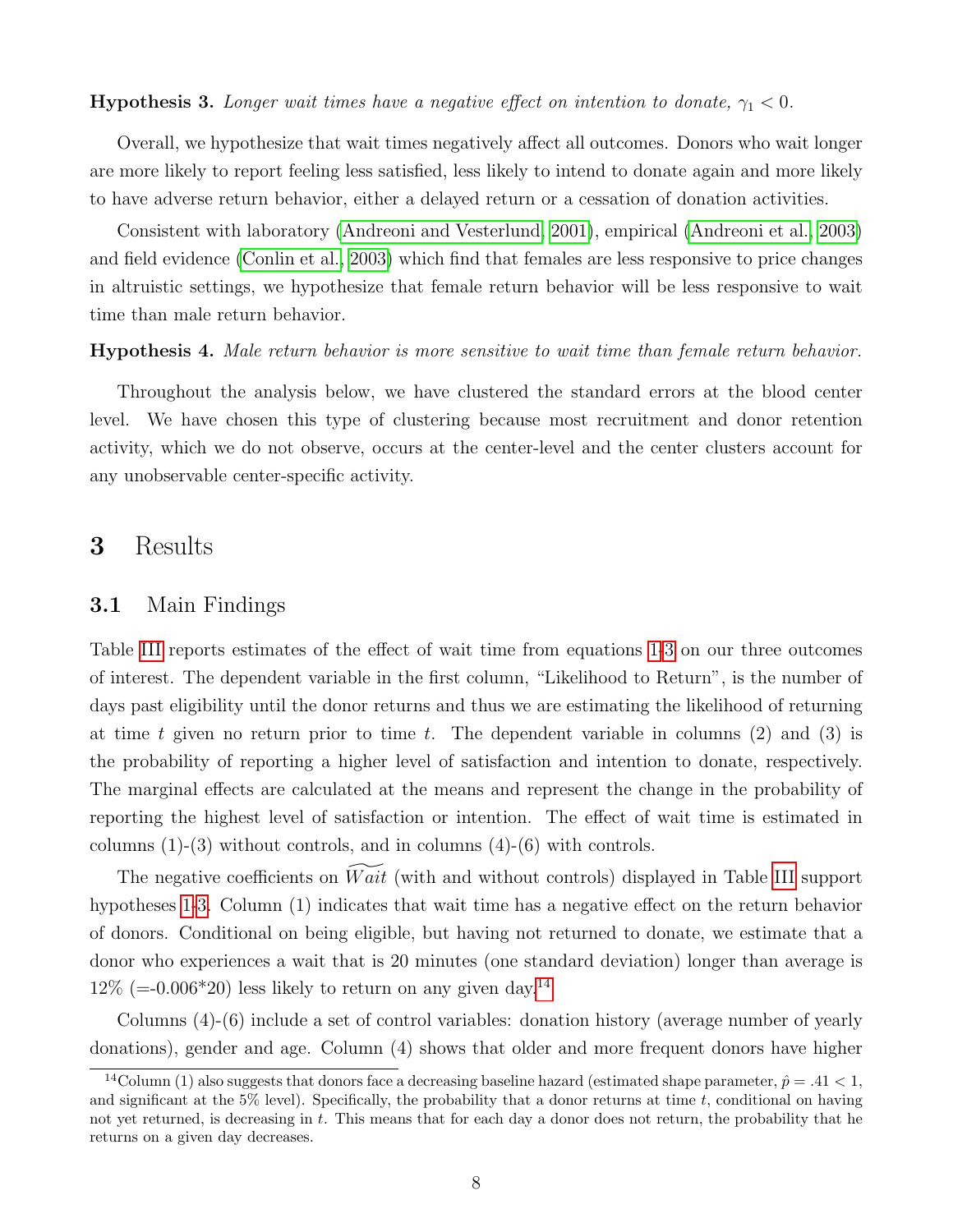baseline hazards than younger and infrequent donors, while female donors have a lower baseline hazard than male donors. Being over the age of 65 increases the baseline hazard of a donor by 53%, which likely reflects lower opportunity costs due to retirement. An additional one donation per year of past donations increases the baseline hazard by 49%, while being female decreases the baseline hazard of a donor by  $17\%$ .<sup>[15](#page-11-0)</sup>

The effect of wait time in column (4) is similar to the estimate in column (1): a whole blood donor with a wait time that is one standard deviation above the average (20 minutes longer than average) is  $14\%$  less likely to return to donate on day t, conditional on having not returned before day t, than a donor who experiences the average wait time.<sup>[16](#page-11-1)</sup>

Result 1. The return behavior of whole blood donors is negatively affected by longer wait times. An increase in wait time of one standard deviation (20 minutes) above average reduces the likelihood that a donor returns on any given day by 14%.

#### Insert Table [III](#page-22-0) here.

Columns (2) and (5) of Table [III](#page-22-0) show the negative effect of wait time on reported satisfaction. Converting the parameter estimates to their marginal effect, we find that an increase in wait time of one standard deviation above the average results in a decrease in the likelihood of reporting the highest level of satisfaction by 8 percentage points.<sup>[17](#page-11-2)</sup>

Result 2. The satisfaction of donors is negatively affected by longer wait times. An increase in wait time of one standard deviation (20 minutes) above average reduces the likelihood of a donor reporting the highest level of satisfaction by 8 percentage points.

Column (3) and (6) report similar effects of wait time on the donor's intention to return–an increase in one standard deviation above the average wait time corresponds to a 6 percentage point decrease in the probability that a donor is 'Completely certain' he will donate again in the next six months.

Result 3. Intentions of donors are negatively affected by longer wait times. An increase in wait time of one standard deviation (20 minutes) above average reduces the likelihood of a donor reporting that he is 'Completely certain' to donate again by 6 percentage points.

Table [III](#page-22-0) shows that the negative, significant effect of wait time on both satisfaction and intention to return are overall consistent with the effect on actual return behavior. However,

<span id="page-11-0"></span><sup>&</sup>lt;sup>15</sup>We also estimated the effect of wait time on return behavior using ordinary least squares and obtain qualitatively equivalent results, see Table 4 in Supplementary Materials.

<span id="page-11-1"></span> $16$ We also examined the possibility that the survey instrument affected return behavior. We ran a similar analysis, but included donors who donated 10 days before and 10 days after our survey and found that the survey had no effect on return behavior.

<span id="page-11-2"></span> $17$ Given the propensity for positivity biases in satisfaction surveys [\(Peterson and Wilson, 1992\)](#page-20-7), we feel this estimate is reasonable.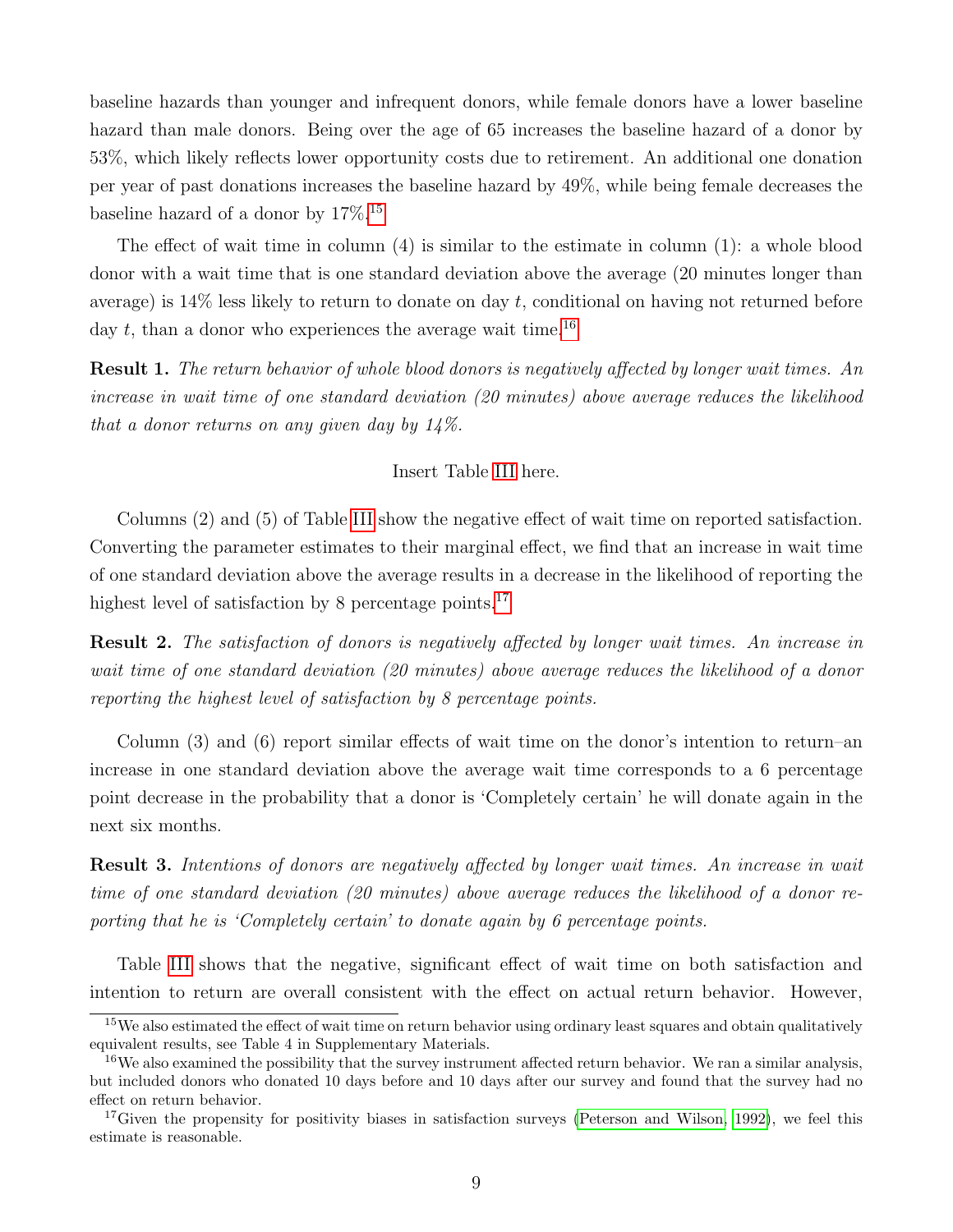observing the actual return behavior lets us, for the first time, also detect the magnitude of this effect. Moreover, Table [III](#page-22-0) shows similar effects of past donation history and age on satisfaction, intentions and actual return behavior, but a notable gender difference; women stated being both more satisfied and having a greater intention to return, but indeed have a lower propensity to actually return. Thus, the survey response data masks potentially important heterogeneity that we further explore below.

Last, despite our expectation that more frequent donors would be less responsive to wait time than less frequent donors (assuming that more frequent donors would update future wait time expectations less), the results of estimates that interact wait time with donation history show no heterogeneity in response to wait time between more and less frequent donors.

#### <span id="page-12-2"></span>3.1.1 Social cost of longer wait times

The estimates in Table [III](#page-22-0) suggest that increasing the expected cost to donate can have large implications on the blood supply. To see the implications visually, we plot the survival function  $(S(t))$  in Figure [IV,](#page-26-3) which shows the probability that a donor has not returned to donate by time t. Alternatively,  $1-S(t)$  gives the probability that a donor has returned by time t;  $1-S(t)$  can thus be interpreted as the proportion of donors who have returned at time  $t$ . To calculate the change in donations due to a one standard deviation increase in wait time, we calculate the expected number of donations under an average wait time and under a wait time that is one standard deviation longer (20 minutes).

To calculate the change in donations due to a longer wait, we take into consideration differences in donation frequency.[18](#page-12-0) In particular, we consider donors who are among the first 25% of donors to return to donate as frequent donors and donors who are among the last 25% to return to donate as infrequent donors. The estimates that follow are based on the the estimated coefficients from column (4) of Table [III](#page-22-0) and are calculated at the mean of each independent variable. We estimate that frequent donors will donate 3 or more times per year and the least frequent donors will donate no more than once per year. The donors who are among the middle 50% to return will donate 1-3 times per year. Using administrative data from the Blood Service, we estimate that there were roughly 330,290 whole blood donors in Australia in 2009, resulting in 604,007 donations.<sup>[19](#page-12-1)</sup>

Next, we ask what effect a one standard deviation increase (approximately 20 minutes) in the average wait time would have on the number of expected yearly donations for the average donor. Figure [IV](#page-26-3) shows the shift in the the survival function caused by an additional 20 minute wait. The three sets of parallel vertical lines indicate the extra days of delay estimated for donors who

<span id="page-12-0"></span><sup>18</sup>An alternative approach would be to consider all donors to be like the median donor in terms of donation frequency.

<span id="page-12-1"></span> $19$ In our survey data, 8% of donors donate 3 or more times per year (top 25%), 47% donate 1-3 per year (middle 50%) and about 45% donate less than once per year (bottom 25%). We used donation data from the previous 9 years to determine each donor's average donations per year.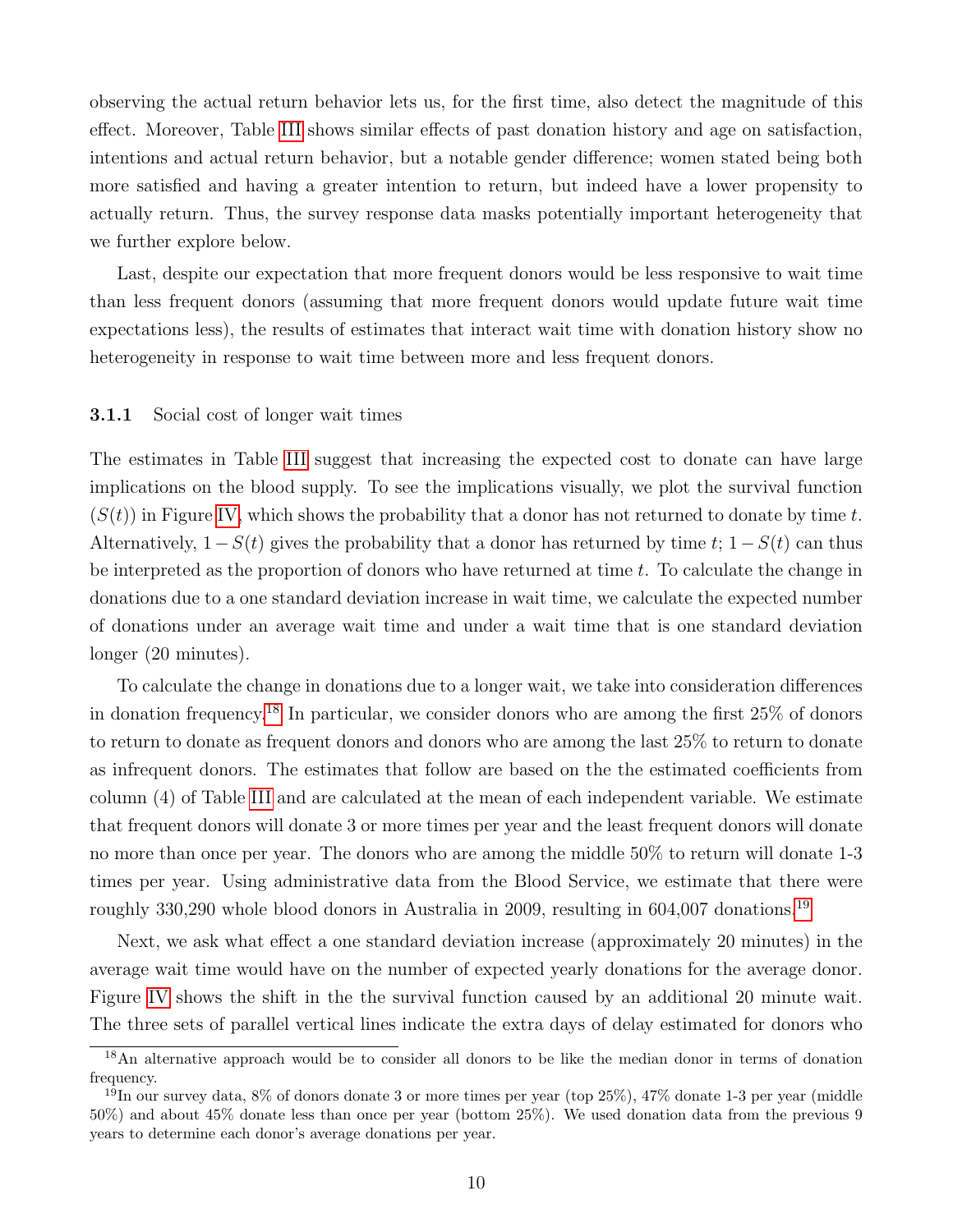return among the first 25%, the middle 50% and the bottom 25% of donors, respectively. A 20 minute increase in the wait of the most frequent donors results in an estimated four day delay in their return donation. However, for the middle 50% and the bottom 25% of donors, a 20 minute increase in the average wait results in a delay of 23 and 94 days, respectively. Table [IV](#page-22-1) weights across the different donor frequency types and estimates that a one standard deviation increase in wait time results in  $77,000$  fewer donations per year. This implies that an increase in wait time by 38% corresponds to a decrease in donations by 14%, resulting in an estimated elasticity of -.36.[20](#page-13-0) Similarly, a decrease in wait time by one standard deviation corresponds to an expected increase in donations by 13% and results in an estimated elasticity of -.21.

Longer wait times not only reduce the expected number of donations per year, but the time spent waiting is also valuable as it could be allocated to alternative activities. In fact, the main insights of [Becker](#page-18-9) [\(1965\)](#page-18-9) apply; the social cost of requiring a donor to wait 20 minutes longer on average has two components–a loss in donations and a loss of about 20 million minutes of time (equivalent to about 170 years of full time work).

Insert Table [IV](#page-22-1) here.

Insert Figure [IV](#page-26-3) here.

### 3.2 Heterogeneity in Wait Time Effects

Wait time appears to have a differential effect on outcomes for female donors, contributing to the growing literature on gender differences [\(Croson and Gneezy, 2009\)](#page-18-10). To explore this heterogeneity further, we present estimates of the effect of wait time for men and women separately. Table [V](#page-23-0) shows that men are significantly more elastic in their response to costs than women  $(\chi^2, p < .01)$ male whole blood donors delay their return when the wait is longer. We estimate that a 38% increase in the time cost of donation corresponds to a 22% reduction in the number of whole blood donations made by men, resulting in an elasticity of -.58. On other hand, we estimate that women are perfectly inelastic; women do not change the number of whole blood donations in response to the change in time cost.

Result 4. Longer waits times have a larger, negative effect on male return behavior than on female return behavior. An increase in wait time of one standard deviation (20 minutes) reduces the likelihood that a male donor returns on any given day by 21% and has no significant effect on female return behavior.

<span id="page-13-0"></span><sup>&</sup>lt;sup>20</sup>Given the pro-social context, no alternative blood collection agencies and the lack of a close substitute for donating blood, it is not surprising that the calculated elasticity of demand to donate appears inelastic when compared to standard consumer theory contexts.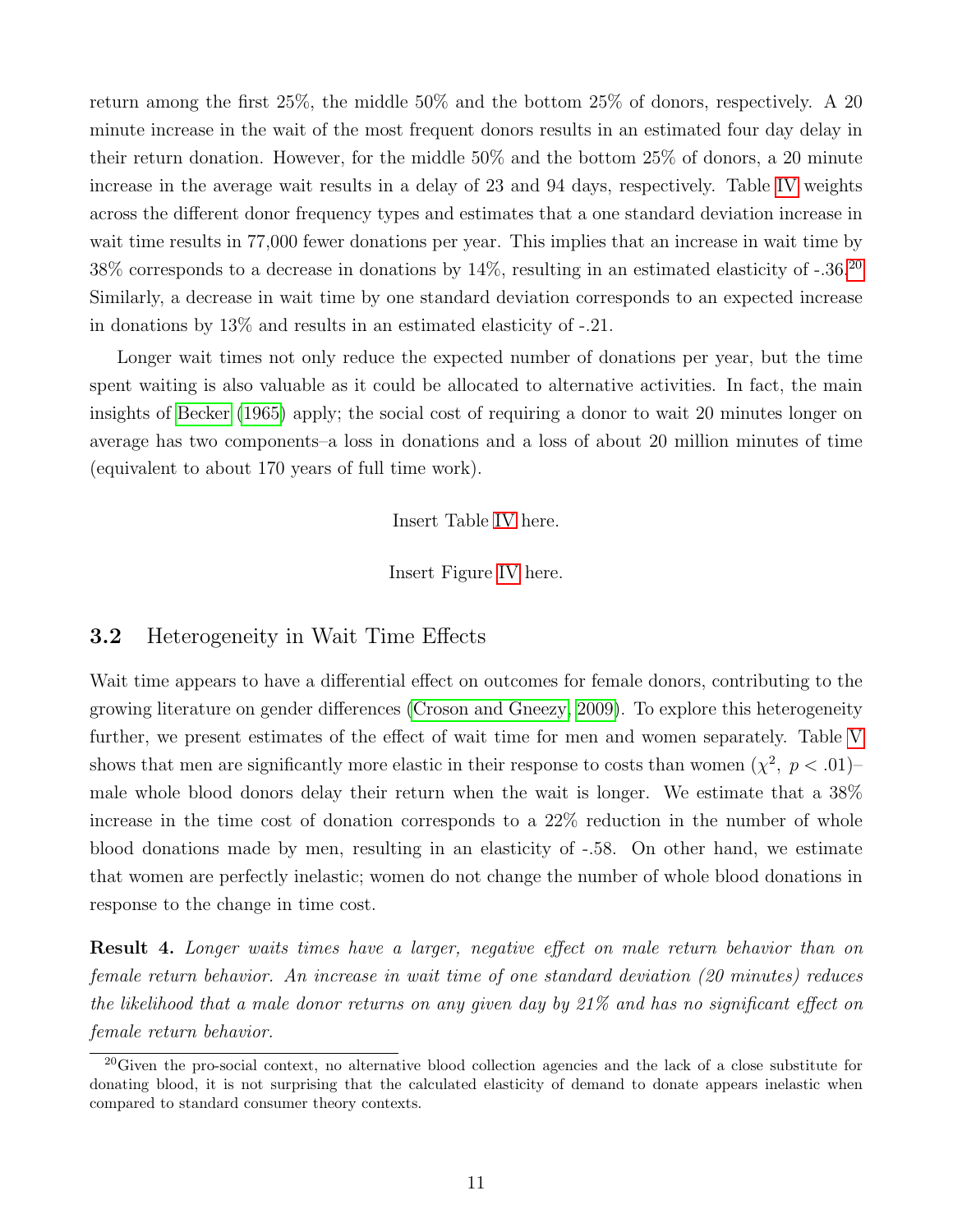Longer waits result in lower satisfaction for both men and women, but the dissatisfaction does not translate to delayed returns for females. Discrepancies between survey responses and blood donation behavior for women have also been observed with regards to incentive offers; [Lacetera](#page-19-11) [and Macis](#page-19-11) [\(2010\)](#page-19-11) report that female survey respondents stated that they were less likely to donate if offered a small monetary incentive. However, [Lacetera et al.](#page-20-0) [\(2014\)](#page-20-0) find female donors responded positively when offered, versus when not offered, gift cards. Similarly, we find that women state that they are less satisfied with longer waits, but this does not translate to changes in the timing of their donations.

#### Insert Table [V](#page-23-0) here.

### 3.3 Additional Findings

The above analysis shows that longer wait times lead to a delay in future donation that has substantial consequences on total yearly donations, that the responses to wait times are heterogenous across gender, and that survey responses to satisfaction and intention to return are able to directionally predict these main effects, but cannot capture the heterogeneity. In this section, we explore three extensions. First, we have implicitly assumed throughout that the marginal cost is linear in time. This section will explore possible heterogeneity in the distributional effects of wait time. Second, the above analysis excludes donors who returned to donate a different blood product. We reserve this unique return behavior for a separate analysis to deal with the additional implications. Third, we examine the possibility that wait time is not exogenous; in particular, it is possible that some donors strategically choose the day and time to reduce wait times. If strategic timing were correlated with donors who have shorter time gaps between donations (e.g., more active donors), then ignoring the endogeneity could result in mistakenly attributing the delayed return behavior to longer wait times.

#### 3.3.1 Distributional Effects of Wait Time

Our main analysis assumes a linear effect for each extra minute of waiting. However, it is possible that an extra minute has a differential effect on utility, and consequently the likelihood to return, that depends on the length of the donor's wait. In particular, we conjecture that donors display diminishing sensitivity in the domain of losses [\(Tversky and Kahneman, 1991,](#page-20-4) [1992\)](#page-20-5), and thus an additional minute of waiting will have a more negative impact on the utility of a donor with a shorter wait than on a donor with a longer wait. Diminishing sensitivity is an intuitively likely explanation since an extra minute of waiting when a donor incurs a short wait will constitute a higher fraction of the overall wait than an extra minute of waiting during a long wait. For the range of wait times we observe, this fraction can vary substantially; for example, an extra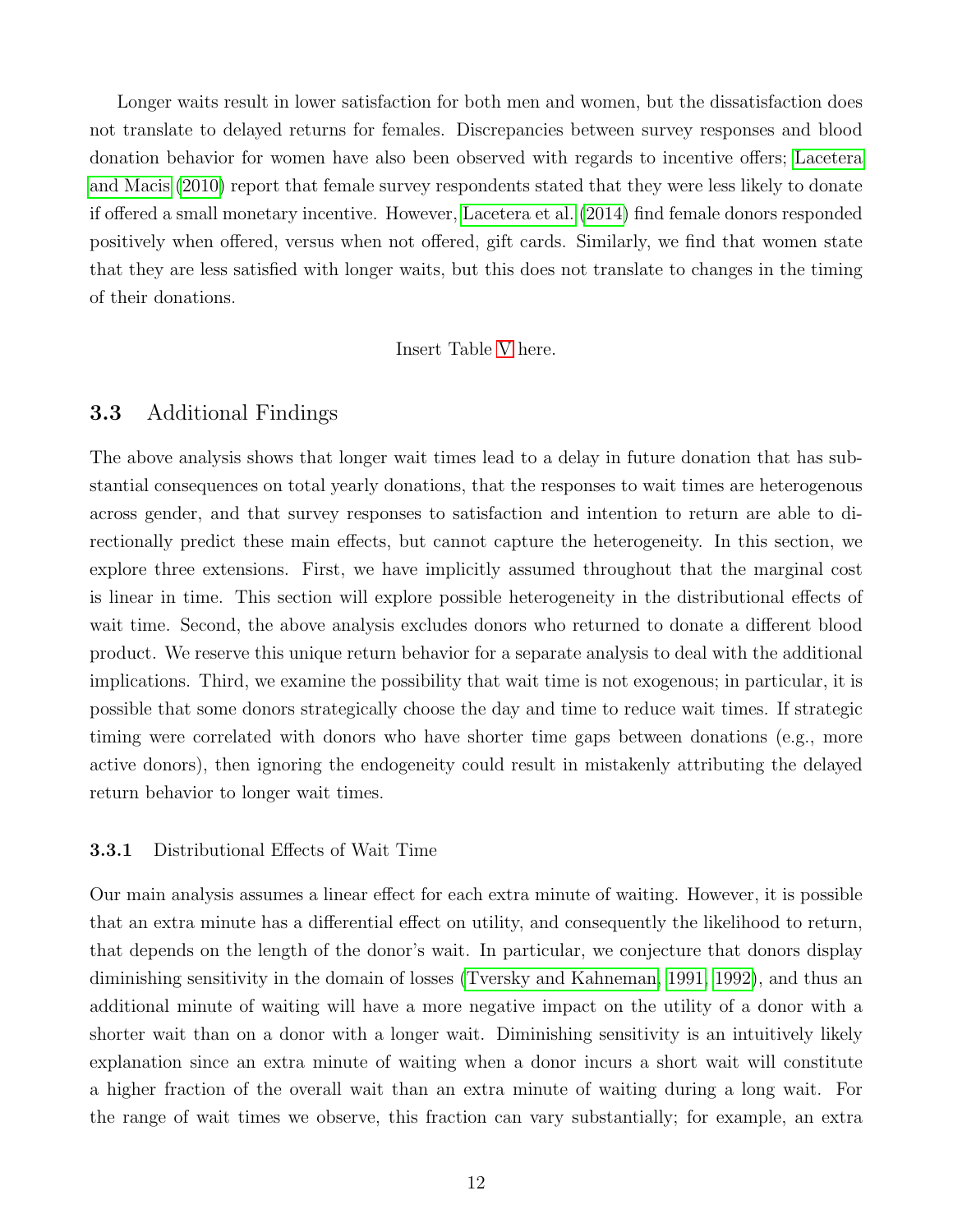minute waiting for a donor with a 15 or 60 minute wait results in an extra 6.7% or 1.7% waiting, respectively, a fourfold relative difference in the fraction of time waiting.

In our setting, diminishing sensitivity is identified by observing donors' return behavior following a short wait versus a long wait. If an additional minute of wait time imposes a larger negative utility cost on short-wait donors, then we expect that an extra minute of wait time corresponds to a more delayed return for short-wait donors than an extra minute of wait time for long-wait donors.

Hypothesis 5. An additional minute of waiting is relatively costlier for donors with the shortest waits times than donors with the longest wait times,  $\delta_3 < 0$ .

To investigate the diminishing sensitivity hypothesis, we compare the effect of an extra minute of wait on the return behavior of donors in the bottom  $x\%$  of the wait time distribution to donors in the top  $x\%$  of the wait time distribution by estimating the following equation:

<span id="page-15-1"></span>
$$
S(t) = \exp(-t^p \exp(\beta_0 - \delta_1 \widetilde{Wait} - \delta_3(1_{p \le x}) - \delta_3(1_{p \le x} \times \widetilde{Wait}) - \Psi X))
$$
(4)

where  $1_{p\leq x}$  is an indicator variable that takes a value of 1 if the donor's wait time was in the bottom  $x\%$  of the distribution and 0 if the donor's wait time was in the top  $x\%$  of the distribution and X is a set of controls fully interacted with  $1_{p\leq x}$ .<sup>[21](#page-15-0)</sup>

Table [VI](#page-24-0) presents the estimates of equation [4](#page-15-1) for  $x \in \{20, 25, 30, 35, 40, 45\}$ . The negative significant estimates on the interaction term for the Bottom 25%, Bottom 30% and Bottom 35% provide support for the diminishing sensitivity hypothesis: each additional minute of wait time reduces the probability that a donor with a short wait returns on any given day by 1-2% more than it does for a donor with a long wait. It it interesting that we do not observe a significant effect for the comparison of the bottom and top 20%. It is possible that we do not have enough power (since these are the smallest groups we compare) or could be due to a latitude of acceptance [\(Sherif et al., 1958\)](#page-20-9) in which all donations in the bottom (top) 20% are short (long) enough that they are all seen as short (long).

Following the same method used in Section [3.1.1,](#page-12-2) we estimate that a 20 minute increase in wait time (this represents a 57% and 25% increase in time cost for the Bottom 30% and the Top 30%, respectively) would result in a 48% reduction in whole blood donations for donors with wait times in the Bottom 30% and a 21% reduction in whole blood donations for the Top 30%.

#### Insert Table [VI](#page-24-0) here.

<span id="page-15-0"></span> $21$ The complete list of coefficient estimates are shown in Table 5 in the Supplementary Materials.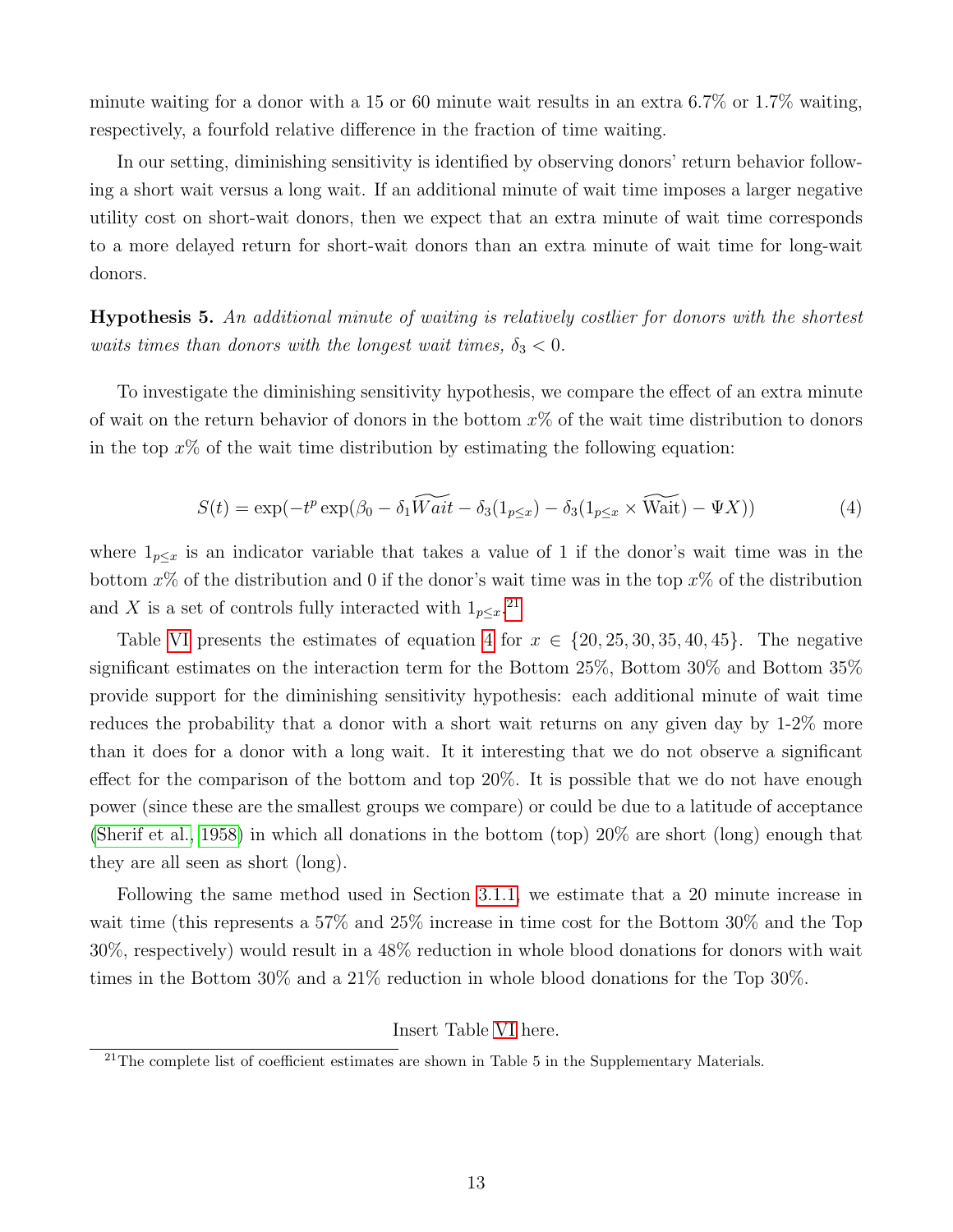#### 3.3.2 Change in Donation Type

Our main findings focused on the effect of wait time on whole blood donors who returned to donate whole blood or did not return. We excluded whole blood donors who return to donate plasma due to the nature of their return, but we address their return decision in this section.

We estimate the effect of wait time on blood product conversion using the binary probit model in equation [5](#page-16-0) via maximum likelihood.

<span id="page-16-0"></span>
$$
Pr[\text{convert to plasma} = 1] = \Phi(\theta_1 \widetilde{\text{Wait}})
$$
\n(5)

We hypothesize that longer waits will reduce the probability that a whole blood donor converts to plasma because a longer wait increases the expected cost of plasma donation.

Hypothesis 6. Longer wait times negatively affect the likelihood that a whole blood donor converts to plasma.  $\theta_1 < 0$ .

Column (1) estimates the probability of converting to plasma for all whole blood donors and column (2) estimates conversion for all whole blood donors conditional on returning to donate some blood product.

The estimates in Table [VII](#page-24-1) show that longer wait times significantly reduce the likelihood that whole blood donors will convert to making a plasma donation. The marginal effects reported in columns (1) and (2) imply that an increase in the wait by one standard deviation (20 minutes) above average reduces the probability that a whole blood donor converts to plasma by 1.4 percentage points.

Insert Table [VII](#page-24-1) here.

Insert Figure [V](#page-27-0) here.

#### 3.3.3 Strategic Timing

Next, we examine a the possibility that wait time is endogenously determined by strategic donors.<sup>[22](#page-16-1)</sup> Since there is some variation in wait time throughout the week, a potential concern for our identification is whether there are certain types of donors that strategically time their donations. In particular, if more frequent (e.g. experienced) donors strategically time their donation in order to obtain a short wait time, then our results inaccurately attribute longer waits to delayed return.

To examine this potential endogeneity, Figure [V](#page-27-0) plots average wait time in minutes versus the average number of past whole blood donations per year. Each point on the graph represents

<span id="page-16-1"></span> $22$ Table 6 in Supplementary Materials shows that the length of the donor's wait time is independent of the control variables used.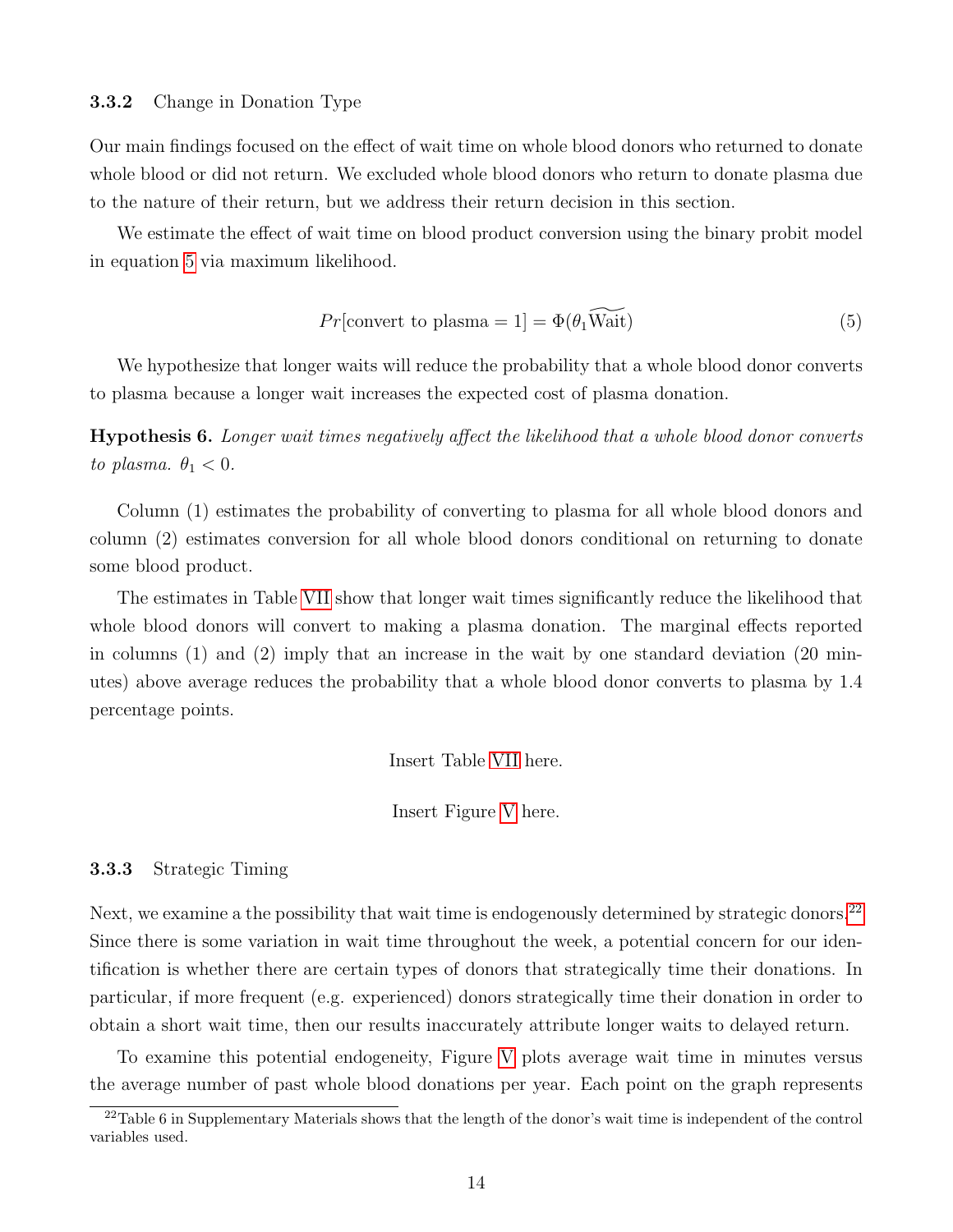a donation center, time of day and day of week.<sup>[23](#page-17-0)</sup> The diameter of each point represents the number of individuals who gave at the center on the specific day of week and time of day. A downward sloping line (frequent donors giving during shorter wait times) would signal a potential threat to our identification strategy. However, Figure [V](#page-27-0) shows no obvious relationship between past donations and wait time, which is confirmed by an insignificant coefficient when regressing the mean wait time on the mean average donation frequency (p-value=.40).<sup>[24](#page-17-1)</sup> Thus, we conclude that wait time is exogenous and there is no evidence that frequent donors are strategically timing their donation so as to obtain a shorter wait time.

## 4 Conclusion

This paper estimates the effect of wait time on the satisfaction, intention to donate and actual return behavior of blood donors. We estimate that whole blood donors have a time cost elasticity of -.36: for a 38% increase in wait time there is a 14% decrease in whole blood donations. Thus, longer wait times entail substantial social costs.

Our main contribution is the use of actual return data, which is only possible given our context– the Blood Service's monopoly on blood collection implies that we are able to precisely track and measure individual donation behavior and need not worry about donors substituting across alternative blood collection organizations. This means that our data allows us to go beyond measures of satisfaction and intention to estimate the effect of wait time on subsequent donations.

The effect of an increase in the cost to donate is estimated using individuals who have revealed a preference for blood donation. Thus, we expect that our results underestimate the population effect since only individuals who are not sufficiently time-pressured choose to donate blood and individuals for whom the time cost is most restrictive are not active donors. Additionally, we expect our results would underestimate the population effect if the most time-pressured donors strategically time their arrival to obtain a shorter wait, thereby curtailing the cost of donation.

Our results contribute to the literature on the external motivations for pro-social behavior. While the literature has mainly focused on the effects of a change in the benefits of such behavior, we examine the effect of a change in costs. Our results suggest that the management of the cost of pro-social behavior, in addition to the benefits, may be an additional or alternative tool for policy-makers and organizations to encourage pro-social behavior.

<span id="page-17-0"></span><sup>&</sup>lt;sup>23</sup>For this analysis we only used donors from the two large donation centers (Clarence and Parramatta), which accounts for over 90% of our observations. Further, we also focus only on donations given Monday-Friday since there were only 7 Saturday donations.

<span id="page-17-1"></span><sup>&</sup>lt;sup>24</sup>We estimated the relationship between the mean wait time at Clarence and Parramatta on a given day of the week and time of day and the average number of yearly lifetime whole blood donations using ordinary least squares and clustering at the day of week-time of day level-center level. This results in 26 observations and clusters: 5 (days of week)  $\times$  3 (times of day)  $\times$  2 (centers)=30; but no data from Parramatta on Monday and no data from Clarence on Monday evenings: 30-4=26.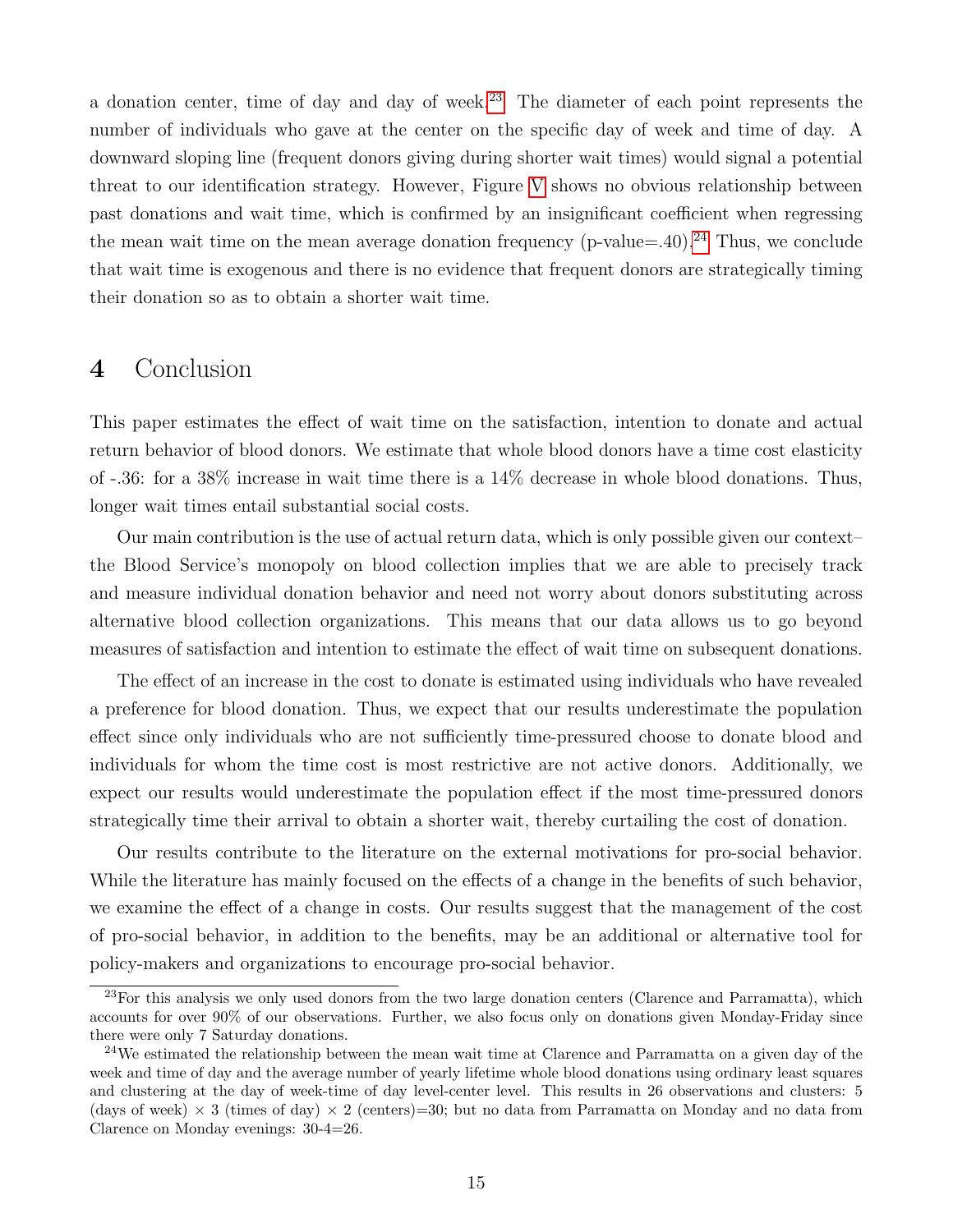We have focused on wait time as an important cost that volunteers incur when donating blood products. There are, however, many other costs associated with volunteering that deserve attention in future research. In the context of blood products, reducing the distance donors have to travel and lowering discomfort and (perceived) safety risks may also be viable approaches to encourage blood donation. Moving beyond blood donation and examining the effect of costs in other contexts would also be a fruitful avenue to further our understanding of pro-social motivations.

# References

- <span id="page-18-8"></span>Aitchison, J. and S. D. Silvey, "The generalization of probit analysis to the case of multiple responses," Biometrika 44 (1957), 131–140.
- <span id="page-18-5"></span>ANDREONI, J., E. BROWN AND I. RISCHALL, "Charitable Giving by Married Couples Who Decides and Why Does it Matter?," Journal of Human Resources 38 (2003), 111–133.
- <span id="page-18-4"></span>ANDREONI, J. AND L. VESTERLUND, "Which is the Fair Sex? Gender Differences in Altruism," The Quarterly Journal of Economics 116 (2001), 293–312.
- <span id="page-18-1"></span>Ariely, D., A. Bracha and S. Meier, "Doing Good or Doing Well? Image Motivation and Monetary Incentives in Behaving Prosocially," The American Economic Review (2009), 544– 555.
- <span id="page-18-9"></span>BECKER, G. S., "A Theory of the Allocation of Time," *The Economic Journal* (1965), 493–517.
- <span id="page-18-2"></span>BÉNABOU, R. AND J. TIROLE, "Incentives and Prosocial Behavior," The American Economic Review (2006), 1652–1678.
- <span id="page-18-7"></span>CAIRNS, J. AND R. SLONIM, "Substitution Effects Across Charitable Donations," Economics Letters 111 (2011), 173–175.
- <span id="page-18-3"></span>CARD, D., A. MAS, E. MORETTI AND E. SAEZ, "Inequality at Work: The Effect of Peer Salaries on Job Satisfaction," The American Economic Review 102 (2012), 2981–3003.
- <span id="page-18-6"></span>CONLIN, M., M. LYNN AND T. ODONOGHUE, "The Norm of Restaurant Tipping," Journal of Economic Behavior & Organization 52 (2003), 297–321.
- <span id="page-18-10"></span>CROSON, R. AND U. GNEEZY, "Gender Differences in Preferences," Journal of Economic Literature (2009), 448–474.
- <span id="page-18-0"></span>DECI, E. L., R. KOESTNER AND R. M. RYAN, "A Meta-Analytic Review of Experiments Examining the Effects of Extrinsic Rewards on Intrinsic Motivation.," Psychological bulletin 125 (1999), 627.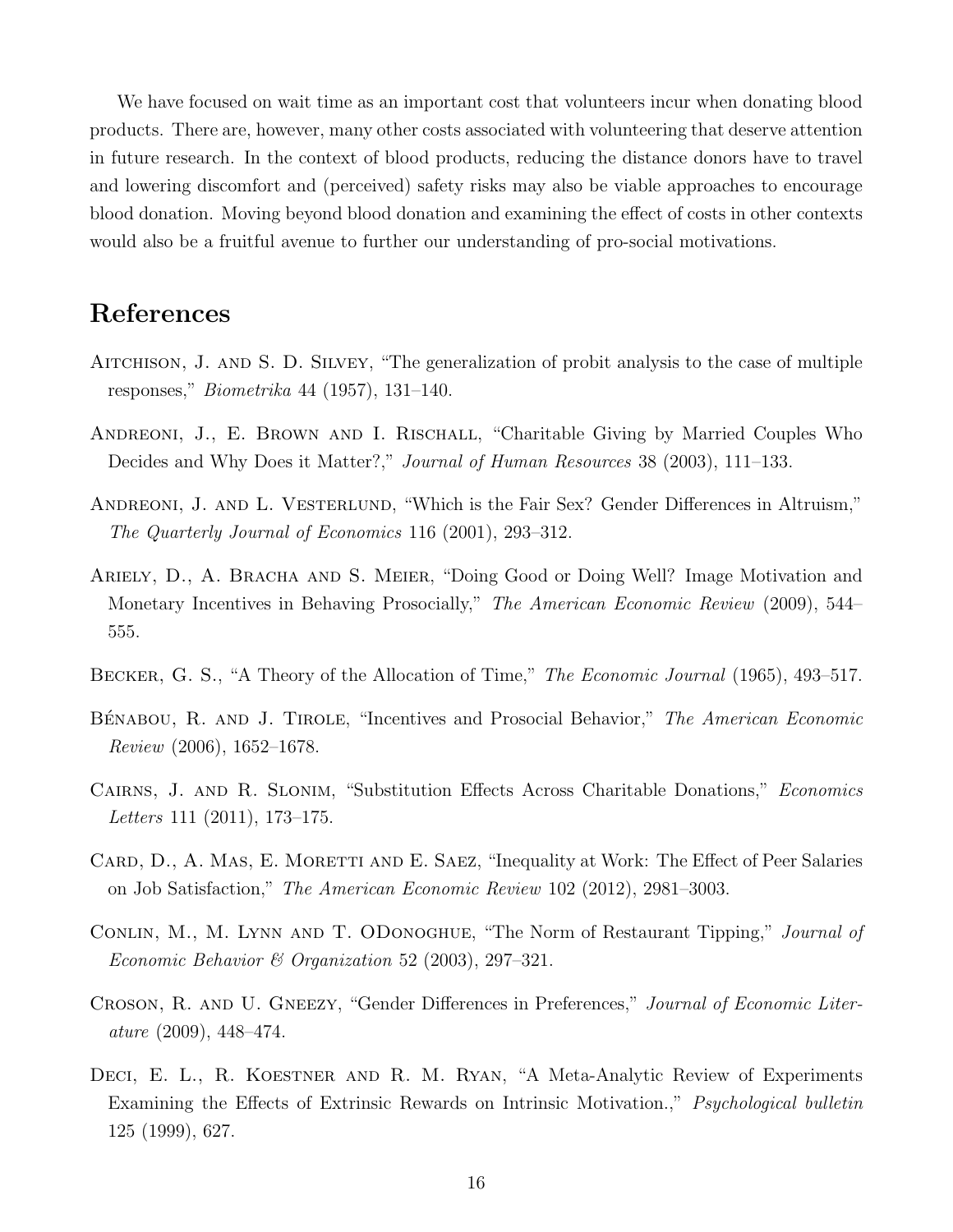- <span id="page-19-5"></span>DUBE-RIOUX, L., B. H. SCHMITT AND F. LECLERC, "Consumers' Reactions to Waiting: When Delays Affect the Perception of Service Quality.," Advances in consumer research 16 (1989).
- <span id="page-19-1"></span>FEHR, E. AND A. FALK, "Psychological Foundations of Incentives," European Economic Review 46 (2002), 687–724.
- <span id="page-19-0"></span>FEHR, E. AND S. GÄCHTER, "Cooperation and Punishment in Public Goods Experiments,"  $(2000).$
- <span id="page-19-7"></span>GLASMAN, L. R. AND D. ALBARRACIN, "Forming Attitudes that Predict Future Behavior: A Meta-analysis of the Attitude-behavior Relation.," Psychological Bulletin 132 (2006), 778.
- <span id="page-19-8"></span>GLYNN, S. A., A. E. WILLIAMS, C. C. NASS, J. BETHEL, D. KESSLER, E. P. SCOTT, J. Fridey, S. H. Kleinman and G. B. Schreiber, "Attitudes Toward Blood Donation Incentives in the United States: Implications for Donor Recruitment," Transfusion 43 (2003), 7–16.
- <span id="page-19-4"></span>GNEEZY, U., S. MEIER AND P. REY-BIEL, "When and Why Incentives (don't) Work to Modify Behavior," The Journal of Economic Perspectives 25 (2011), 191–209.
- <span id="page-19-2"></span>GNEEZY, U. AND A. RUSTICHINI, "Pay Enough or Don't Pay at All," The Quarterly Journal of Economics 115 (2000), 791–810.
- <span id="page-19-9"></span>GOETTE, L. AND A. STUTZER, "Blood Donations and Incentives: Evidence from a Field Experiment," Technical Report, IZA Discussion Papers, 2008.
- <span id="page-19-13"></span>Grambsch, P. M. and T. M. Therneau, "Proportional Hazards Tests and Diagnostics Based on Weighted Residuals," Biometrika 81 (1994), 515–526.
- <span id="page-19-12"></span>GROSS, D., "Zero-sum Charity: Does Tsunami Relief Dry Up Other Giving?," Slate Magazine  $(2005).$
- <span id="page-19-6"></span>Hui, M. K. and D. K. Tse, "What to Tell Consumers in Waits of Different Lengths: An Integrative Model of Service Evaluation.," The Journal of Marketing 60 (1996).
- <span id="page-19-11"></span>LACETERA, N. AND M. MACIS, "Do All Material Incentives for Pro-Social Activities Backfire? The Response to Cash and Non-Cash Incentives for Blood Donations," Journal of Economic Psychology 31 (2010), 738–748.
- <span id="page-19-10"></span>LACETERA, N., M. MACIS AND R. SLONIM, "Will there be Blood? Incentives and Displacement Effects in Pro-social Behavior," American Economic Journal: Economic Policy 4 (2012), 186– 223.

<span id="page-19-3"></span><sup>———, &</sup>quot;Economic Rewards to Motivate Blood Donations," Science 340 (2013), 927–928.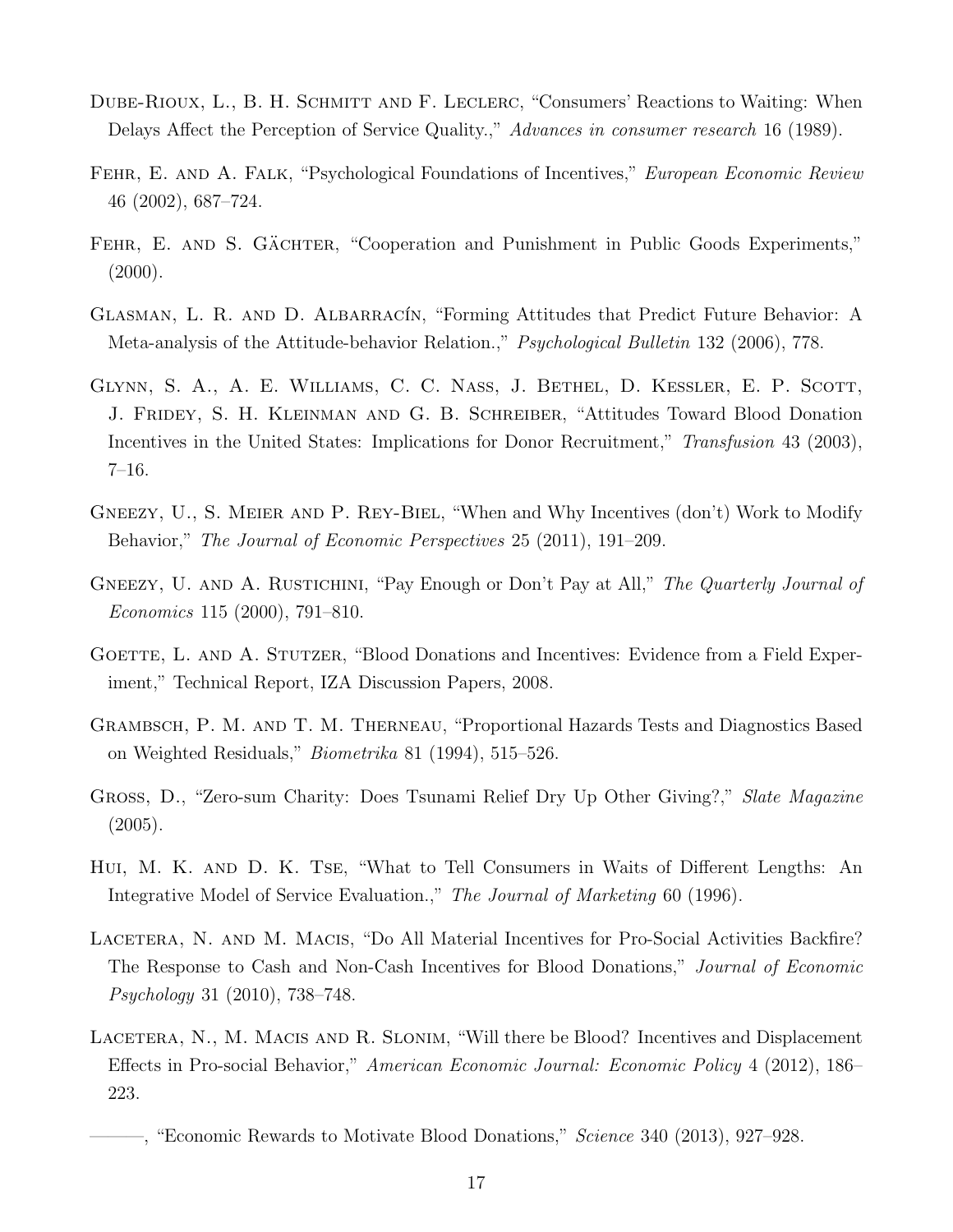<sup>-</sup>, "Rewarding Volunteers: A Field Experiment," *Management Science* (2014).

- <span id="page-20-3"></span><span id="page-20-0"></span>LEVITT, S. D. AND J. A. LIST, "What Do Laboratory Experiments Measuring Social Preferences Reveal about the Real World?," The Journal of Economic Perspectives (2007), 153–174.
- <span id="page-20-8"></span>McKelvey, R. D. and W. Zavoina, "A Statistical Model for the Analysis of Ordinal Level Dependent Variables," Journal of Mathematical Sociology 4 (1975), 103–120.
- <span id="page-20-7"></span>PETERSON, R. A. AND W. R. WILSON, "Measuring Customer Satisfaction: Fact and Artifact," Journal of the Academy of Marketing science 20 (1992), 61–71.
- <span id="page-20-2"></span>SHEERAN, P., "Intentionbehavior Relations: A Conceptual and Empirical Review," *European* Review of Social Psychology 12 (2002), 1–36.
- <span id="page-20-9"></span>SHERIF, M., D. TAUB AND C. I. HOVLAND, "Assimilation and Contrast Effects of Anchoring Stimuli on Judgments.," Journal of Experimental Psychology 55 (1958), 150.
- <span id="page-20-6"></span>SLONIM, R., C. WANG AND E. GARBARINO, "The Market for Blood," The Journal of Economic Perspectives 28 (2014), 177–196.
- <span id="page-20-1"></span>Taylor, S., "Waiting for Service: the Relationship Between Delays and Evaluations of Service," The Journal of Marketing (1994), 56–69.
- <span id="page-20-5"></span><span id="page-20-4"></span>Tversky, A. and D. Kahneman, "Loss Aversion in Riskless Choice: A Reference-Dependent Model," The Quarterly Journal of Economics (1991), 1039–1061.
	- <sup>-</sup>, "Advances in Prospect Theory: Cumulative Representation of Uncertainty," *Journal of* Risk and Uncertainty 5 (1992), 297–323.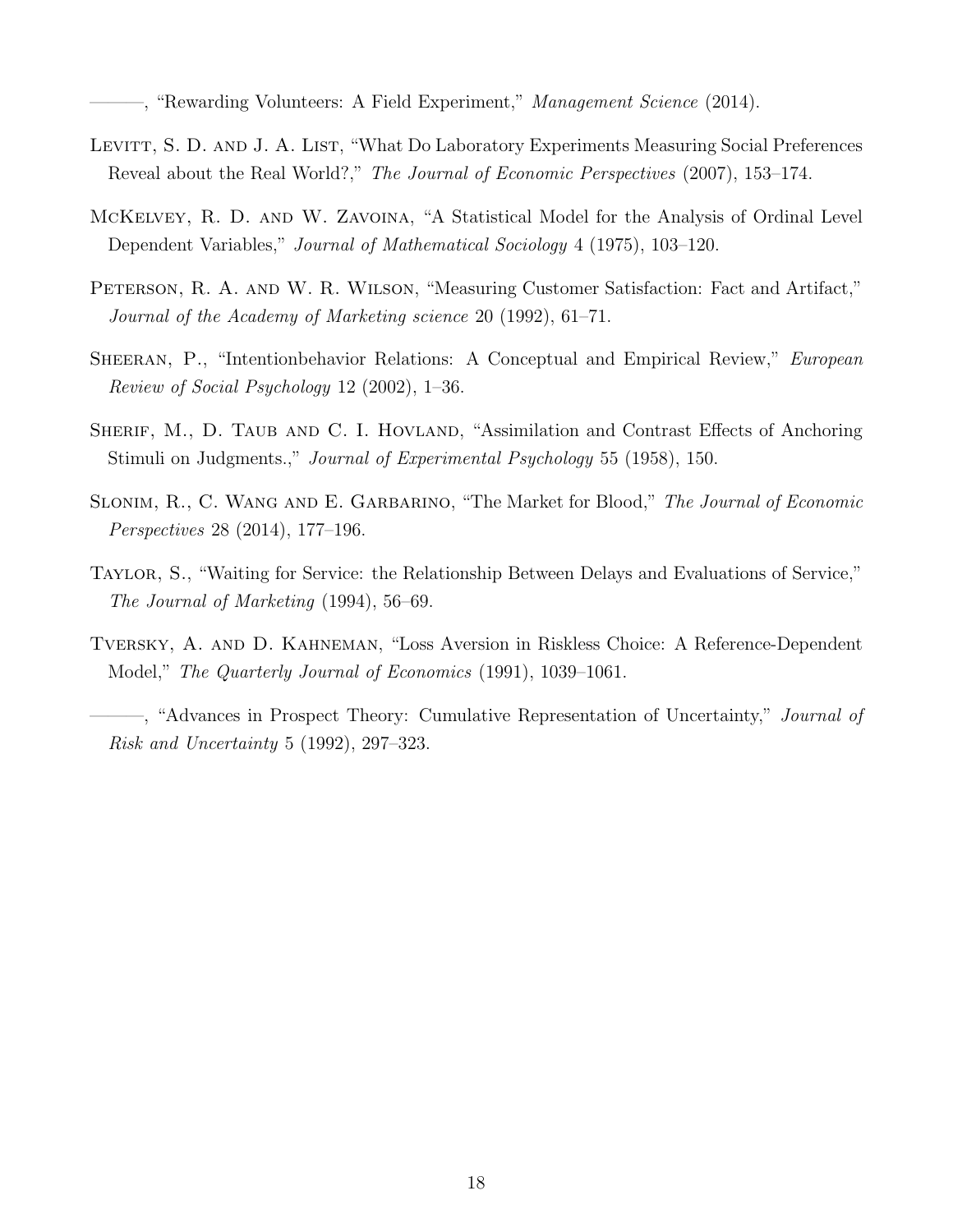# <span id="page-21-0"></span>Tables

| Survey respondents             |     | 1370 |
|--------------------------------|-----|------|
| Matched to administrative data |     | 1251 |
| July 2009 Donation Type        |     |      |
| <b>Whole Blood</b>             |     | 916  |
| Return Donation Type           |     |      |
| WB or No Return                | 841 |      |
| No missing outcome data        | 776 |      |
| Return                         | 649 |      |
| No Return                      | 127 |      |
| Plasma                         | 73  |      |
| Other product                  | 2   |      |
| Other                          |     | 335  |
| Plasma                         | 245 |      |
| Autologous                     | 3   |      |
| Apheresis Platelets            | 46  |      |
| Therapeutic                    | 41  |      |

Table I: Donors in our sample

|  | TABLE II: SUMMARY STATISTICS |
|--|------------------------------|
|  |                              |

<span id="page-21-1"></span>

|                                | mean  | sd  |
|--------------------------------|-------|-----|
| Actual Wait Time (min)         | 43.09 | .68 |
| Average Yearly Donations       | 1.37  | .04 |
| Female                         | .46   | .02 |
| Age                            | 44.25 | .58 |
| Center Locations:              |       |     |
| Clarence                       | .59   | .02 |
| Elizabeth                      | .03   | .01 |
| Liverpool                      | .03   | .01 |
| Parramatta                     | .35   | .02 |
| Morning Arrival (0700-1100)    | .35   | .02 |
| Lunch Hour Arrival (1100-1300) | .36   | .02 |
| Afternoon Arrival (1300-1700)  | .28   | .02 |
| Observations                   | 776   |     |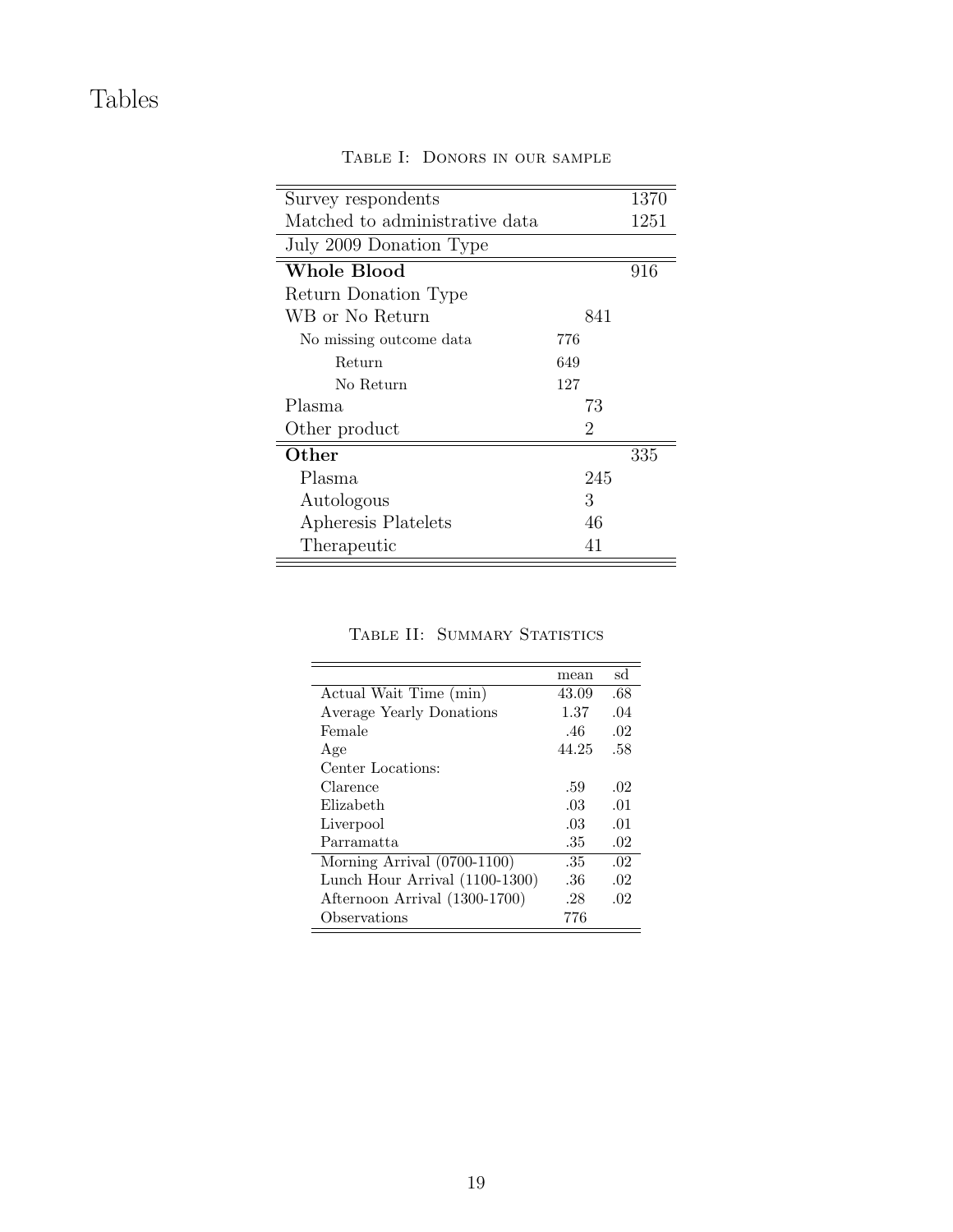<span id="page-22-0"></span>

|                                 | Likelihood             | Satisfaction          | Intent                | Likelihood             | Satisfaction          | Intent                 |
|---------------------------------|------------------------|-----------------------|-----------------------|------------------------|-----------------------|------------------------|
|                                 | to Return              | with Experience       | to Donate             | to Return              | with Experience       | to Donate              |
| Wait                            | $-0.006***$<br>(0.002) | $-0.01***$<br>(0.001) | $-0.01***$<br>(0.003) | $-0.007***$<br>(0.002) | $-0.01***$<br>(0.001) | $-0.008***$<br>(0.001) |
| Donation History                | $\cdot$                | $\cdot$               |                       | $0.49***$<br>(0.02)    | 0.01<br>(0.05)        | $0.38***$<br>(0.05)    |
| Female                          |                        | $\bullet$             |                       | $-0.17***$<br>(0.05)   | $0.12***$<br>(0.02)   | $0.22***$<br>(0.03)    |
| Older than 65 years             |                        | $\cdot$               |                       | $0.53***$<br>(0.07)    | $0.27***$<br>(0.02)   | 0.4<br>(0.24)          |
| Constant                        | $-2.00***$<br>(0.12)   | $\cdot$               |                       | $-3.05***$<br>(0.18)   | $\bullet$             | $\bullet$              |
| Observations                    | 776                    | 776                   | 776                   | 776                    | 776                   | 776                    |
| Ancillary Parameter $(\hat{p})$ | 0.41                   | $\ddot{\phantom{0}}$  |                       | 0.49                   | $\bullet$             | ٠                      |
| Marginal effect                 |                        | $-.004***$            | $-.003***$            |                        | $-.002***$            | $-03***$               |
| at max outcome                  |                        |                       |                       |                        |                       |                        |

Table III: Average Effect of Wait Times

Col  $(1)$  &  $(4)$  Coefficients of Survival model with Weibull parametrization; Col  $(2)$ ,  $(3)$ ,  $(5)$ & (6) Coefficients of Order Probits (not marginal effects). Center fixed effects included. Robust Standard Errors clustered at the center level in parentheses and  $*$ ,  $**$  and  $***$ indicate statistical significance at the 10%, 5% and 1% levels, respectively. Given that we have a directional hypothesis for the effect of wait time, the estimates on  $Wait$  are one-tailed; all other coefficient tests are two-tailed.

<span id="page-22-1"></span>

| DONORS IN AUS                  | $75\%$      | $50\%$            | 25%               |  |  |
|--------------------------------|-------------|-------------------|-------------------|--|--|
| 330,290                        | $(3 + /YR)$ | $(1-3/\text{YR})$ | $(0-1/\text{YR})$ |  |  |
| $#$ DONORS                     | 27,666      | 153,653           | 148,971           |  |  |
| # DONATIONS, AVE. WAIT         | 105,189     | 357,219           | 141,600           |  |  |
| $#$ DONATIONS, $+$ 20 MIN WAIT | 100,981     | 311,574           | 113,754           |  |  |
| # LOST DONATIONS               | 4,208       | 45,645            | 27,846            |  |  |
| DAYS DONATION DELAYED          | 4           | 23                | 94                |  |  |
| TOTAL DONATIONS LOST 77,698    |             |                   |                   |  |  |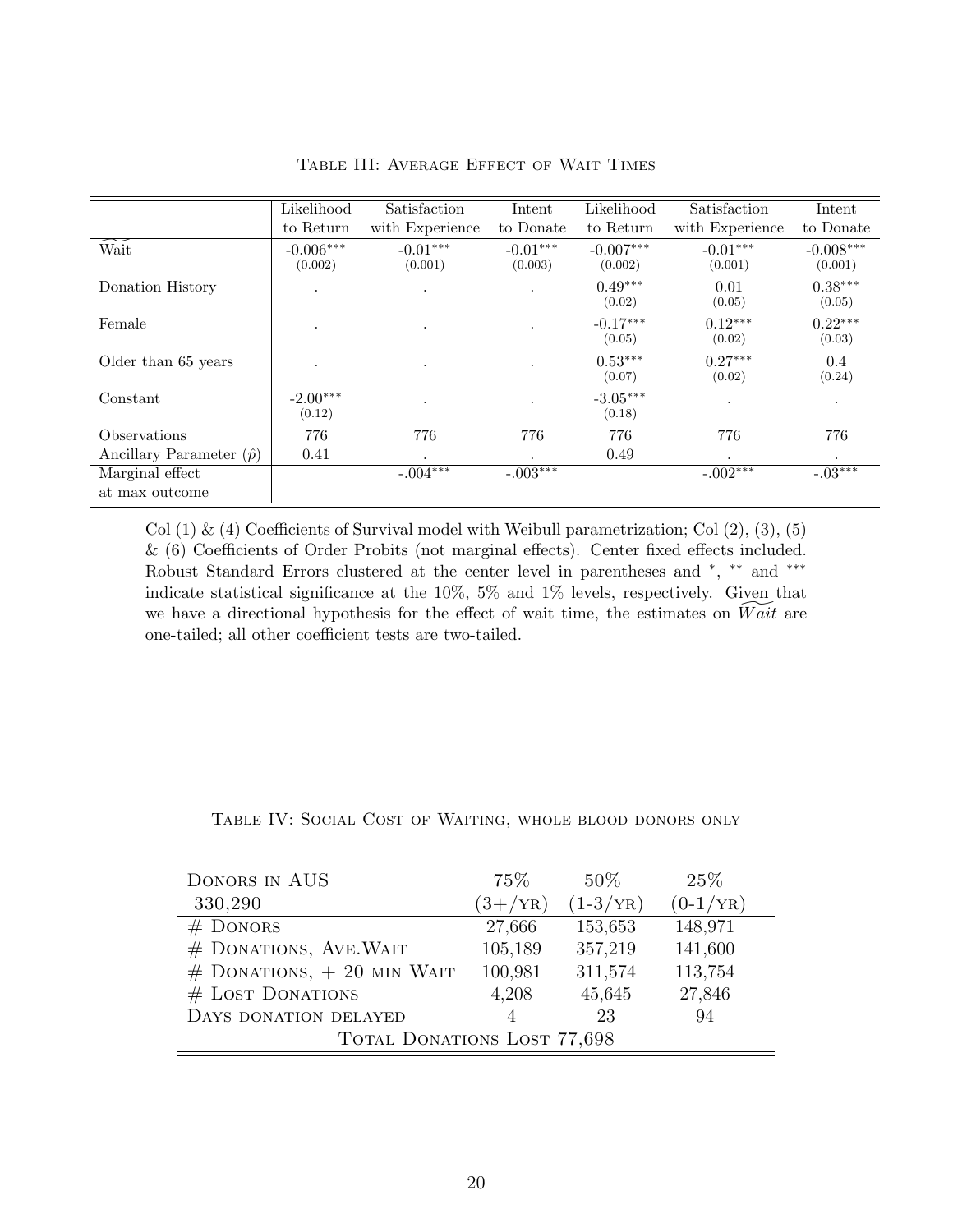<span id="page-23-0"></span>

|                                                     | Likelihood            | Satisfaction           | Intent                |
|-----------------------------------------------------|-----------------------|------------------------|-----------------------|
|                                                     | to Return             | with Experience        | to Donate             |
| $Wait \times Male$                                  | $-0.01***$<br>(0.002) | $-0.009***$<br>(0.002) | $-0.008**$<br>(0.003) |
| $Wait \times \text{Fem}$                            | $-0.0008$<br>(0.003)  | $-0.02***$<br>(0.003)  | $-0.007**$<br>(0.003) |
| Donation History                                    | $0.48***$<br>(0.02)   | 0.02<br>(0.04)         | $0.38***$<br>(0.05)   |
| Female                                              | $-0.16***$<br>(0.02)  | $0.13***$<br>(0.04)    | $0.21***$<br>(0.04)   |
| Older than 65 years                                 | $0.55***$<br>(0.06)   | $0.26***$<br>(0.04)    | 0.4<br>(0.24)         |
| Constant                                            | $-3.07***$<br>(0.2)   |                        |                       |
| Observations                                        | 776                   | 776                    | 776                   |
| Ancillary Parameter $(\hat{p})$                     | 0.5                   |                        |                       |
| Marginal effects                                    |                       |                        |                       |
| $Wait \times Male$                                  |                       | $-.003***$             | $-.002***$            |
| $Wait \times Fem$                                   |                       | $-.006***$             | $-.001**$             |
| $\chi^2$ test: Wait $\times$ Male=Wait $\times$ Fem | $40.86***$            | 2.32                   | .05                   |
| (standard error)                                    | (.00)                 | (.13)                  | (.82)                 |

Table V: Average Effect of Wait Times, Gender Differences

Col (1) Coefficients of Survival model with Weibull parametrization; Col (2)  $\&$  (3) Coefficients of Order Probits (not marginal effects). Center fixed effects included. Robust Standard Errors clustered at the center level in parentheses and  $*$ ,  $**$  and  $***$  indicate statistical significance at the 10%, 5% and 1% levels, respectively. Given that we have a directional hypothesis for the effect of wait time, the estimates on Wait Time are onetailed; all other coefficient tests are two-tailed.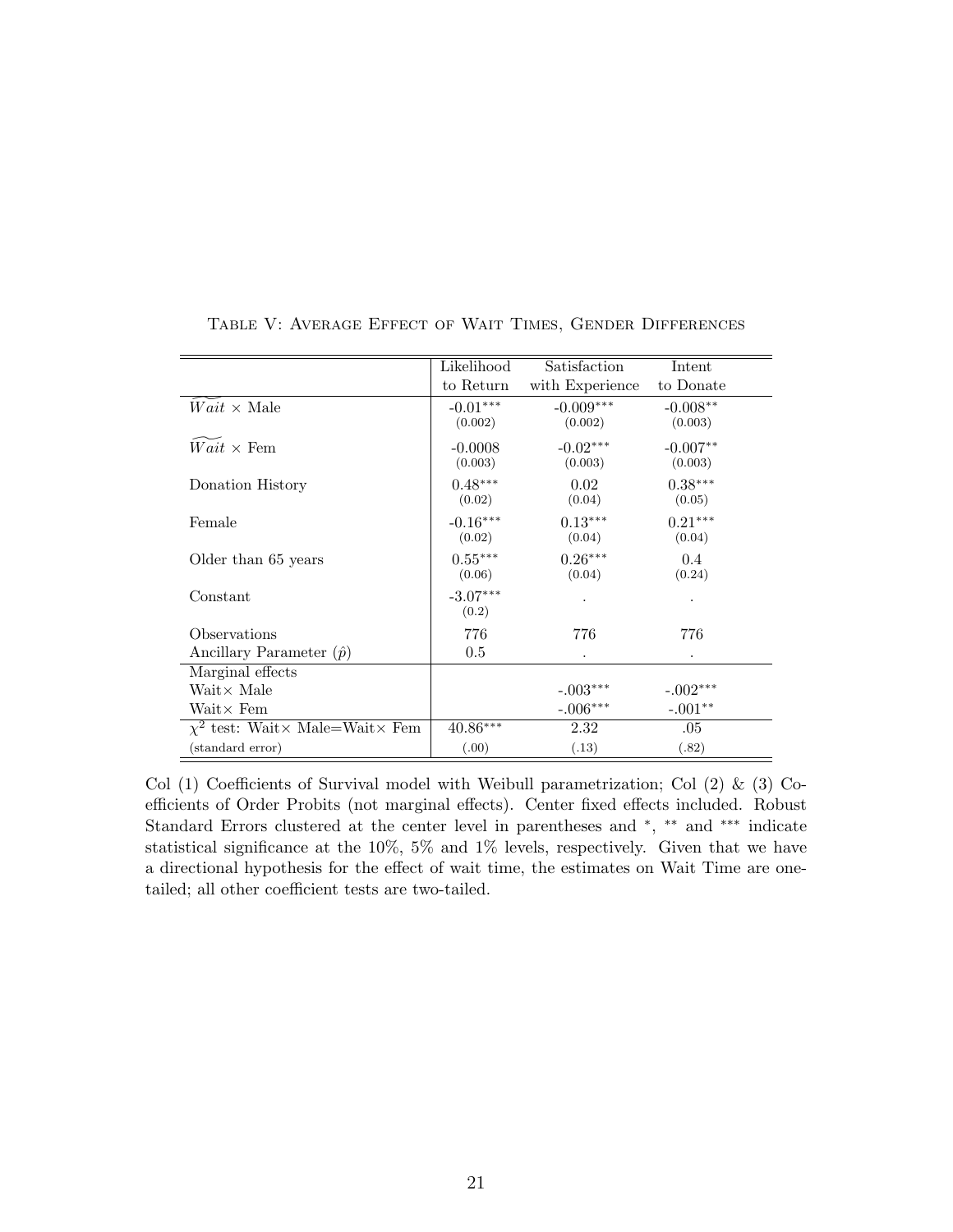<span id="page-24-0"></span>

| Wait                                            | $-0.01***$<br>(0.001) | $-0.02***$<br>(0.0004) | $-0.01***$<br>(0.001) | $-0.01***$<br>(0.0006) | $-0.02***$<br>(0.002) | $-0.01***$<br>(0.005) |
|-------------------------------------------------|-----------------------|------------------------|-----------------------|------------------------|-----------------------|-----------------------|
| Bottom $20\% \times Wait$                       | $-0.001$<br>(0.01)    |                        |                       |                        |                       |                       |
| Bottom $25\% \times Wait$                       |                       | $-0.01**$<br>(0.006)   |                       |                        |                       |                       |
| Bottom $30\% \times Wait$                       |                       |                        | $-0.01**$<br>(0.005)  |                        |                       |                       |
| Bottom $35\% \times Wait$                       |                       |                        |                       | $-0.02**$<br>(0.007)   |                       |                       |
| Bottom $40\% \times Wait$                       |                       |                        |                       |                        | $-0.001$<br>(0.009)   |                       |
| Bottom $45\% \times Wait$                       |                       |                        |                       |                        |                       | $-0.003$<br>(0.01)    |
| Constant                                        | $-3.00***$<br>(0.25)  | $-2.49***$<br>(0.21)   | $-2.39***$<br>(0.13)  | $-2.44***$<br>(0.12)   | $-2.12***$<br>(0.28)  | $-2.25***$<br>(0.4)   |
| Observations<br>Ancillary Parameter $(\hat{p})$ | 318<br>0.52           | 398<br>0.52            | 463<br>0.5            | 538<br>0.49            | 607<br>0.49           | 708<br>0.5            |

Table VI: Distributional Effects of Wait Times

Robust Standard Errors in parentheses and \*, \*\* and \*\*\* indicate statistical significance at the 10%, 5% and 1% levels, respectively. Given that we have a directional hypothesis for the effect of wait time, the estimates on Wait are one-tailed; all other coefficient tests are two-tailed.

<span id="page-24-1"></span>Table VII: Average Effect of Wait Times on Blood Product Conversion, survey respondents

|                          | Whole blood donors       |                          |  |
|--------------------------|--------------------------|--------------------------|--|
|                          |                          | $P[Convert to Plasma=1]$ |  |
| Wait                     | $-0.0007***$<br>(0.0002) | $-0.0006***$<br>(0.0002) |  |
| Donation History         | $0.01***$<br>(0.002)     | 0.003<br>(0.003)         |  |
| Female                   | $-0.01***$<br>(0.004)    | $-0.01**$<br>(0.005)     |  |
| Older than 65 years      | $-0.08***$<br>(0.007)    | $-0.1***$<br>(0.008)     |  |
| Observations             | 848                      | 721                      |  |
| Conditional on Returning | Nο                       | Yes                      |  |

Probit, marginal effects reported for blood product conversion. Center fixed effects included. Robust Standard Errors clustered at the center level in parentheses and <sup>∗</sup> , ∗∗ and ∗∗∗ indicate statistical significance at the 10%, 5% and 1% levels of a one-tailed test, respectively. Given that we have a directional hypothesis for the effect of wait time, the estimates on  $Wait$  are one-tailed.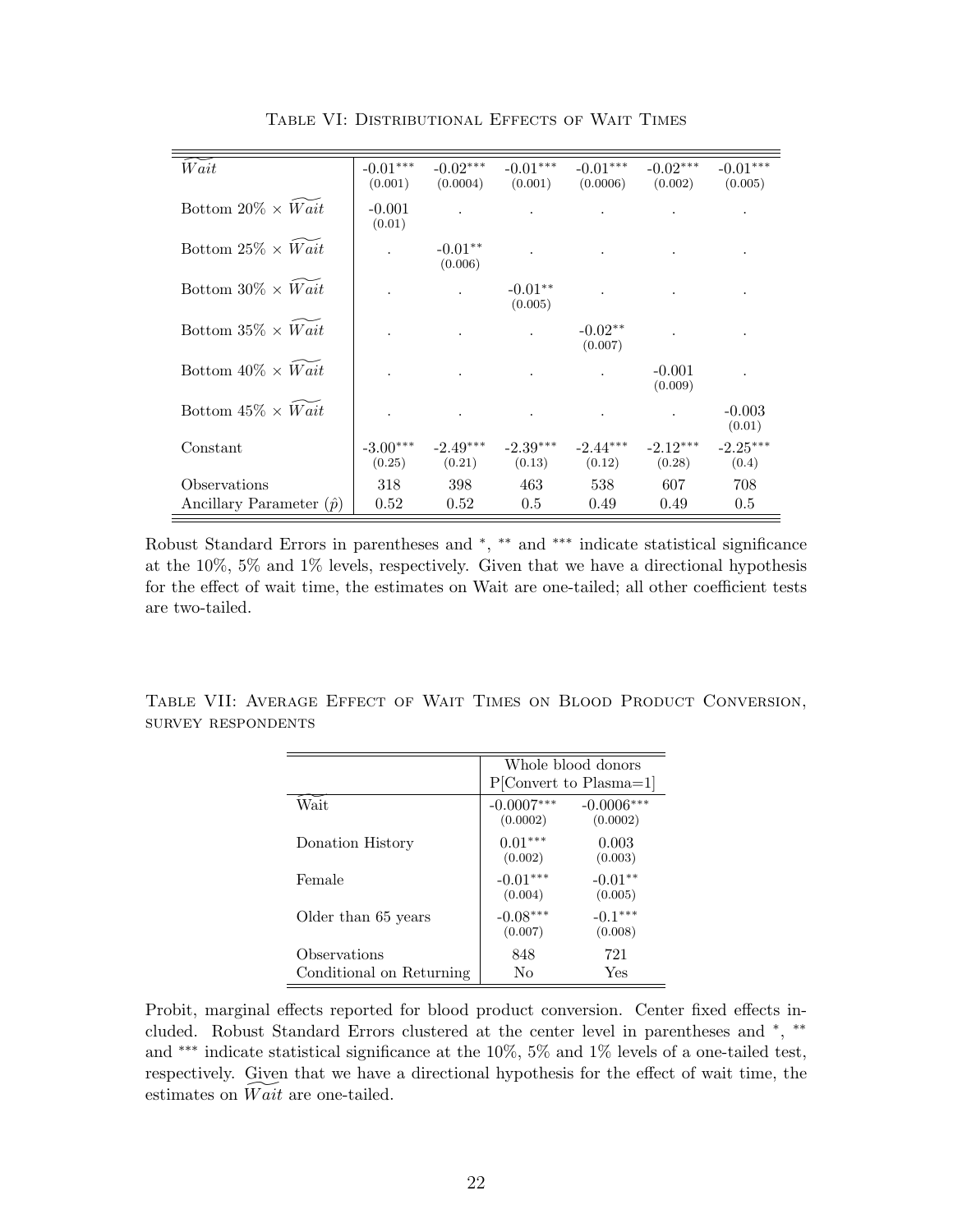<span id="page-25-0"></span>

FIGURE I: SATISFACTION AND INTENTION, SURVEY RESPONSES



<span id="page-25-1"></span>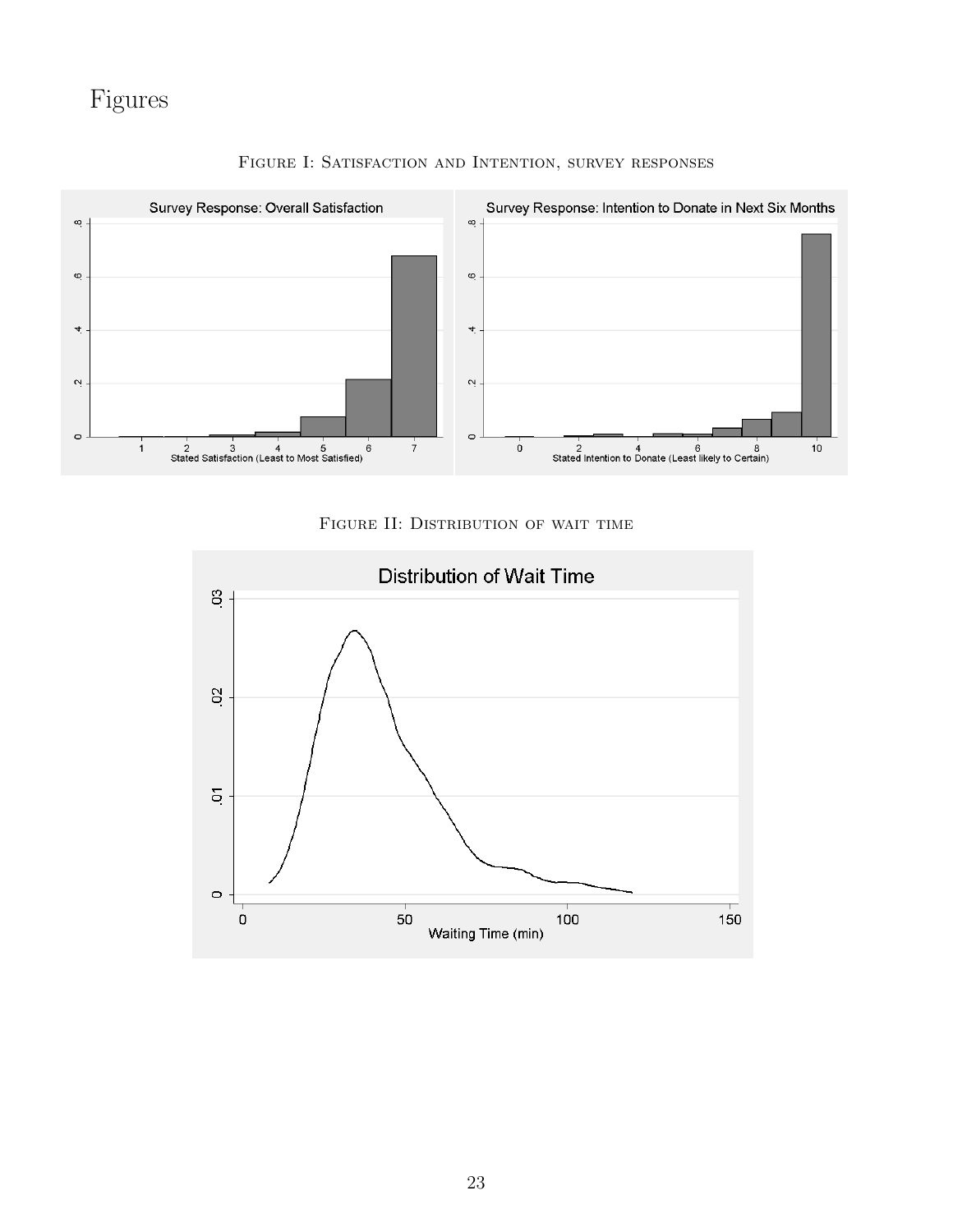<span id="page-26-0"></span>

<span id="page-26-1"></span>FIGURE III: Figure  $3(a)$  TIME UNTIL RETURN DONATION. Figure  $3(b)$  ESTIMATED NON-PARAMETRIC HAZARD FUNCTION.

<span id="page-26-3"></span>

<span id="page-26-2"></span>Figure IV: Estimated Survival Curve

The estimated survival curves at the average (42 min) and one standard deviation above average  $(+ 20 \text{ min})$ . Vertical lines indicate the estimated day of return for the first  $25\%$ , the middle 50% and the bottom 25% of donors.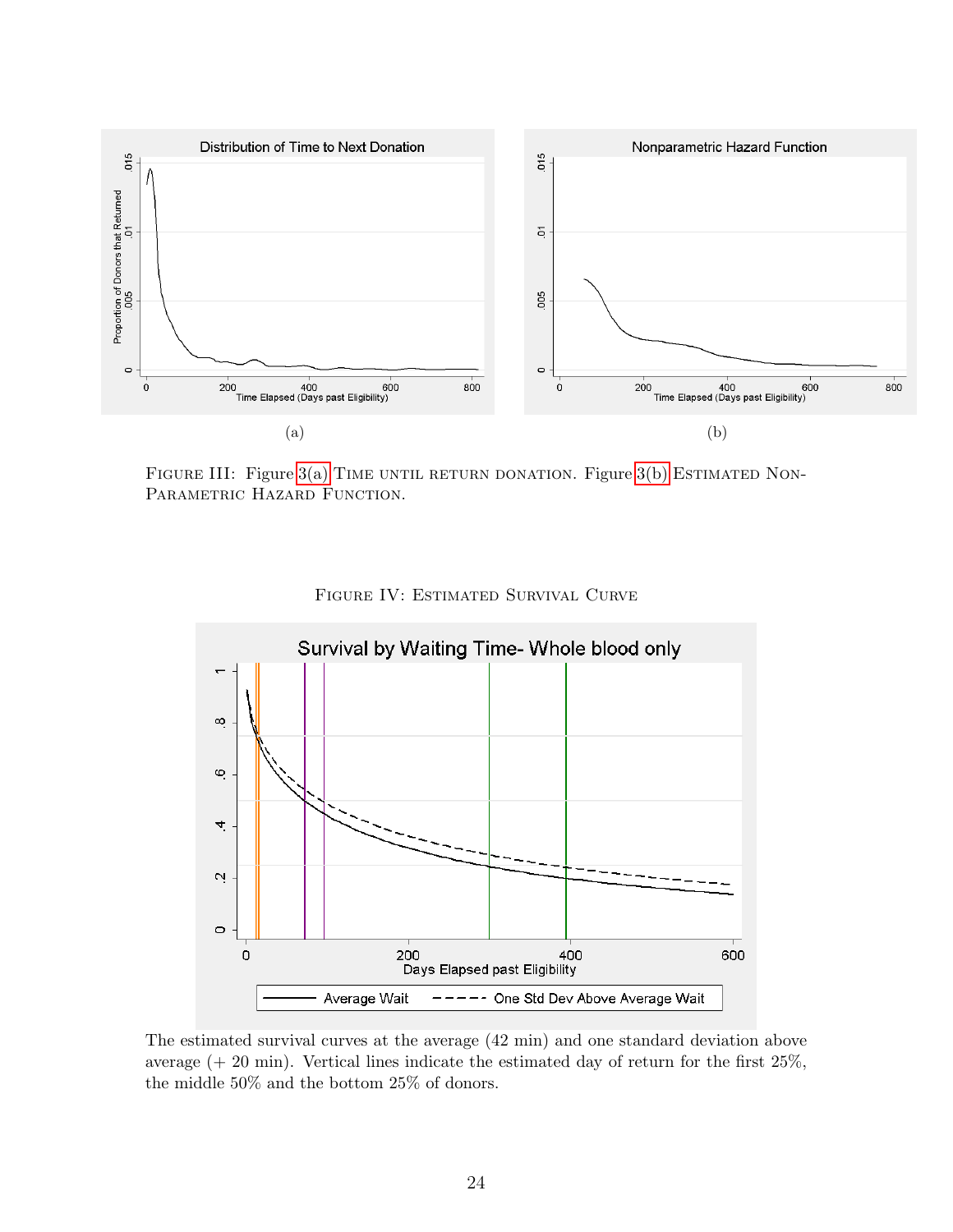<span id="page-27-0"></span>Figure V: Average Wait Time and Donation Frequency, by day of week and TIME OF DAY



Average wait by day-time combination plotted against average number of yearly donations. The label "(C)" indicates the Clarence center and the label "(P)" indicates the Parramatta Center.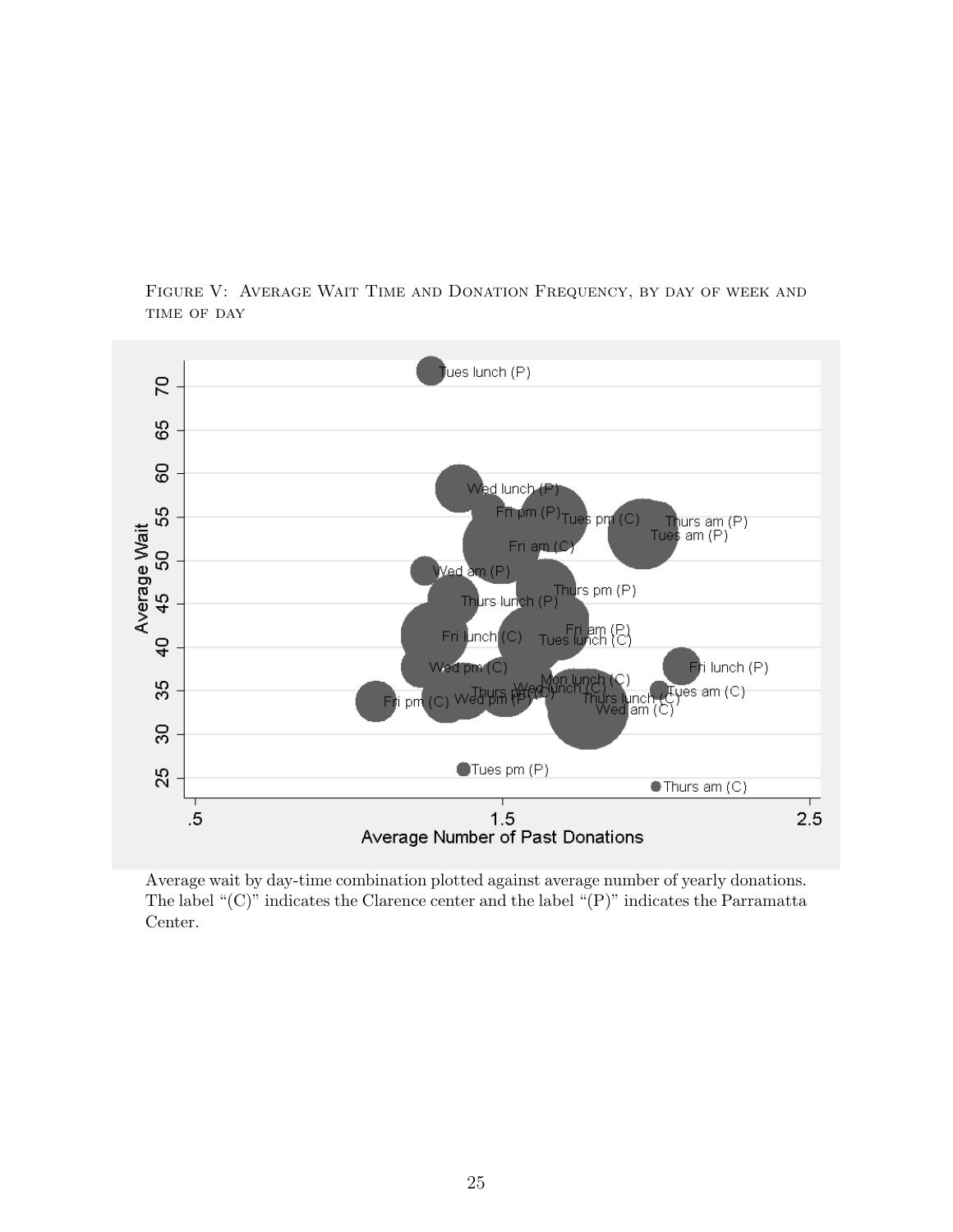# Supplementary Material for: WAITING TO GIVE

Ashley Craig Ellen Garbarino Stephanie A. Heger Robert Slonim

September 1, 2014

The supplementary material contains two sections. The first four pages present the Supplementary Tables 1-6. The remaining pages in this document present the full survey that we conducted with all donors.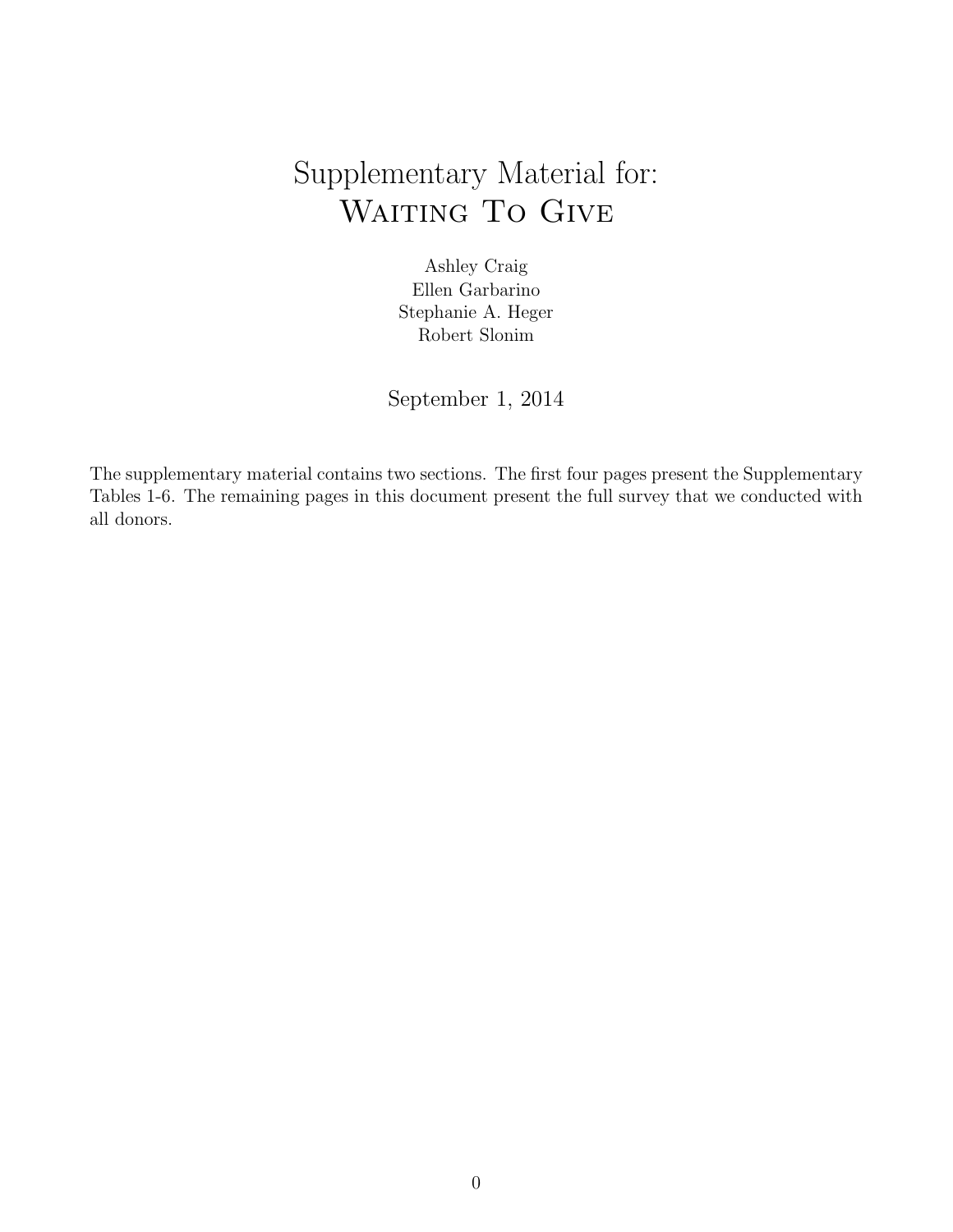|                     | Return in | Return in    | Return in   | Return in    |
|---------------------|-----------|--------------|-------------|--------------|
|                     | 50 days   | 1 year       | 2 years     | 3 years      |
| Wait                | $-0.0007$ | $-0.0007***$ | $-0.0002**$ | $-0.0002***$ |
|                     | (0.001)   | (0.0002)     | (0.0000859) | (0.0000729)  |
| Donation History    | $0.19***$ | $0.15***$    | $0.13***$   | $0.12***$    |
|                     | (0.004)   | (0.004)      | (0.002)     | (0.001)      |
| Female              | $-0.02*$  | $-0.006$     | $-0.007***$ | $-0.004$     |
|                     | (0.01)    | (0.02)       | (0.002)     | (0.004)      |
| Older than 65 years | $0.19***$ | $0.09***$    | $0.04*$     | $0.04*$      |
|                     | (0.04)    | (0.03)       | (0.03)      | (0.03)       |
| Observations        | 776       | 776          | 776         | 776          |

Table 1: Return Behavior, Probit

Marginal effects reported. Outcome: probability of returning within various time frames after eligibility. Robust Standard Errors in parentheses and <sup>∗</sup> , ∗∗ and ∗∗∗ indicate statistical significance at the 10%, 5% and 1% levels, respectively. Given that we have a directional hypothesis for the effect of wait time, the estimates on  $\widetilde{Wait}$  are one-tailed.

Table 2: Return Behavior and Gender differences, Probit

|                          | $50 \ \mathrm{days}$ | 1 year      | 2 years     | 3 years     |
|--------------------------|----------------------|-------------|-------------|-------------|
| $Wait \times Male$       | $-0.001$             | $-0.001***$ | $-0.001***$ | $-0.001***$ |
|                          | (0.001)              | (0.0004)    | (0.0001)    | (0.0002)    |
| $Wait \times \text{Fem}$ | $-0.0000816$         | $-9.08e-06$ | $0.001***$  | $0.001***$  |
|                          | (0.0008)             | (0.0000987) | (0.0002)    | (0.0002)    |
| Donation History         | $0.19***$            | $0.15***$   | $0.13***$   | $0.12***$   |
|                          | (0.004)              | (0.005)     | (0.001)     | (0.0008)    |
| Female                   | $-0.02*$             | $-0.007$    | $-0.01*$    | $-0.006$    |
|                          | (0.01)               | (0.03)      | (0.005)     | (0.01)      |
| Older than 65 years      | $0.19***$            | $0.09***$   | $0.04*$     | $0.04*$     |
|                          | (0.04)               | (0.03)      | (0.02)      | (0.02)      |
| Observations             | 776                  | 776         | 776         | 776         |

Marginal Effect of probit reported. Outcome: probability of returning within various time frames after eligibility. Robust Standard Errors clustered at the center level in parentheses and \*, \*\* and \*\*\* indicate statistical significance at the 10%, 5% and 1% levels, respectively. Given that we have a directional hypothesis for the effect of wait time, the estimates on  $Wait$  are one-tailed.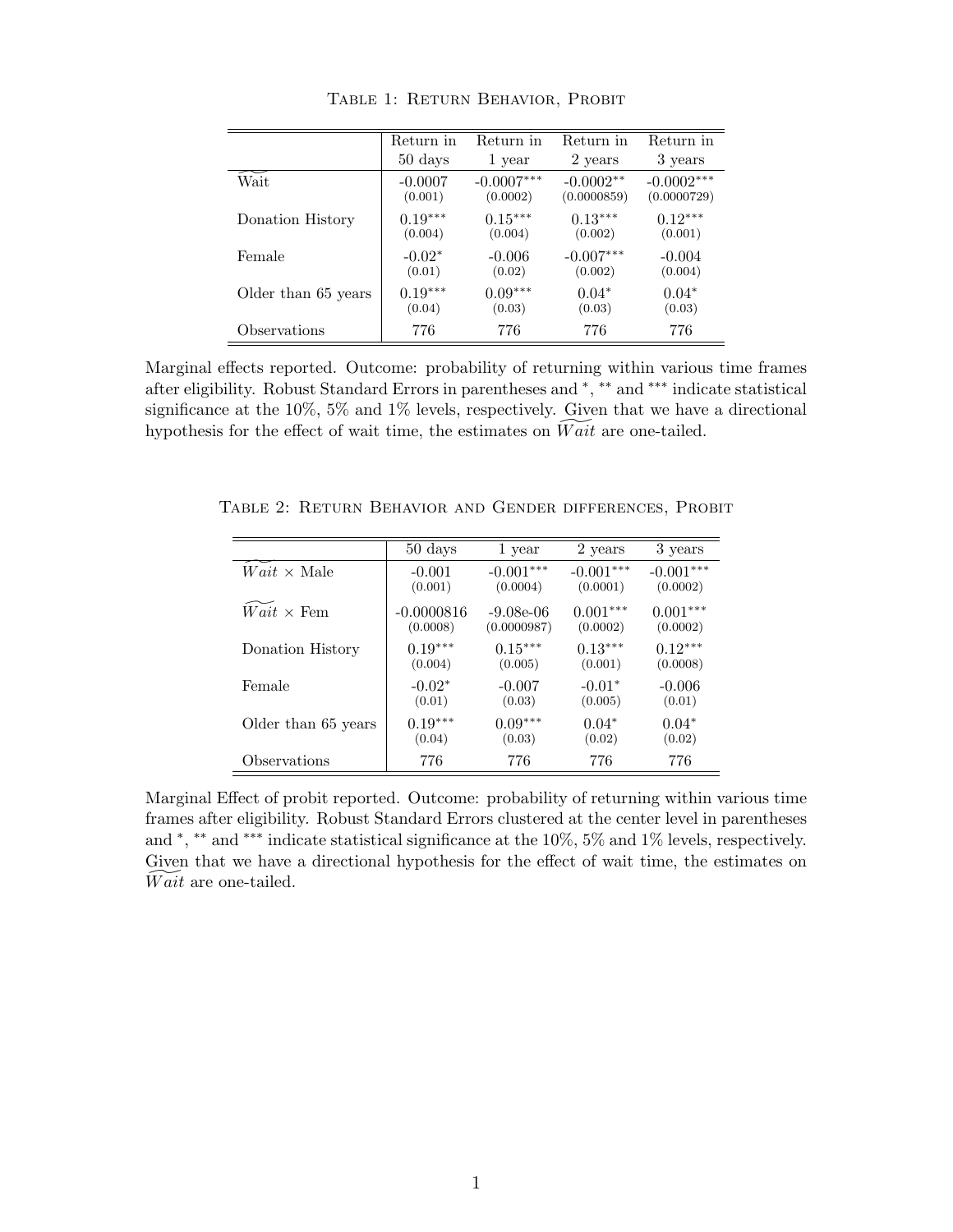|                    | Satisfaction | Intent         |
|--------------------|--------------|----------------|
| Equation 1         |              |                |
| $\widetilde{Wait}$ | 0.64         | $-0.04*$       |
| Constant           | $-15.39$     | $2.59***$      |
| Equation 2         |              |                |
| Wait               | $-1.32***$   | $-.06***$      |
| Constant           | 73.75***     | $2.49***$      |
| Equation 3         |              |                |
| $\widetilde{Wait}$ | $-0.02***$   | $-.10***$      |
| Constant           | $2.58***$    | $1.48***$      |
| Equation 4         |              |                |
| Wait               | $-0.02***$   | $-0.001$       |
| Constant           | $2.04***$    | $2.27***$      |
| Equation 5         |              |                |
| Wait               | $-0.01***$   | $-0.01***$     |
| Constant           | $1.30***$    | $1.95***$      |
| Equation 6         |              |                |
| Wait               | $-0.001***$  | $-0.01***$     |
| Constant           | $.47***$     | $1.80***$      |
| Equation 7         |              |                |
| $\widetilde{Wait}$ |              | $-0.01$        |
| Constant           |              | $1.45***$      |
| Equation 8         |              |                |
| Wait               |              | $-0.01*$       |
| Constant           |              | $1.06***$      |
| Equation 9         |              |                |
| $\widetilde{Wait}$ |              | $-0.004***$    |
| Constant           |              | $.72***$       |
| Observations       | 776          | 776            |
| Controls           | No           | N <sub>o</sub> |

Table 3: Generalized Ordered Probit

Robust Standard Errors clustered at the center level in parentheses and  $*$ ,  $**$  and  $***$ indicate statistical significance at the 10%, 5% and 1% levels, respectively. Given that we have a directional hypothesis for the effect of wait time, the estimates on  $\widetilde{Wait}$  are one-tailed.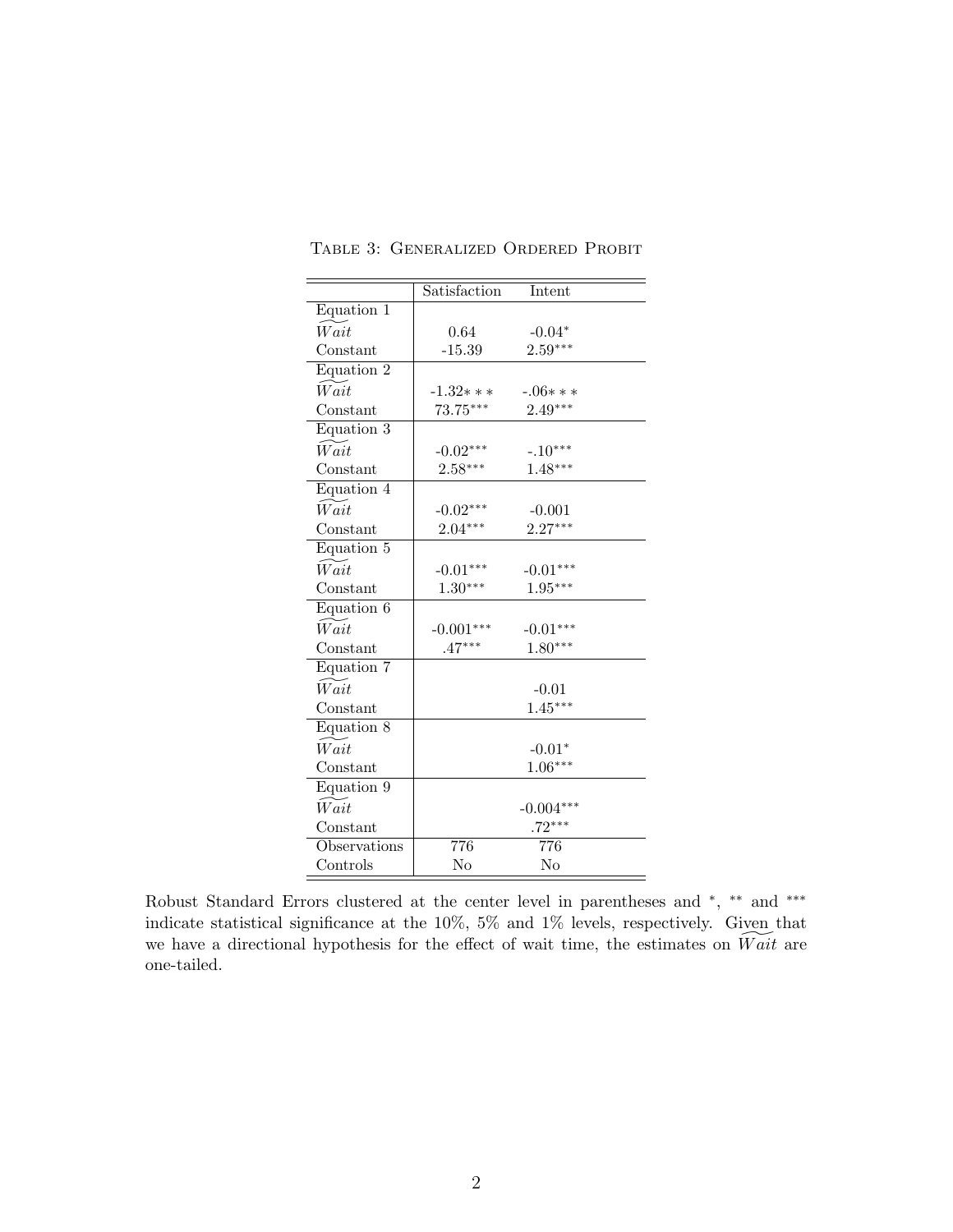|                          | Delay in Return         | Delay in Return         |
|--------------------------|-------------------------|-------------------------|
| Wait                     | $1.76***$<br>(0.25)     |                         |
| $Wait \times Male$       |                         | $3.38***$<br>(0.28)     |
| $Wait \times \text{Fem}$ |                         | $-0.36$<br>(1.00)       |
| Donation History         | $-180.55***$<br>(13.87) | $-178.55***$<br>(14.00) |
| Female                   | $25.56***$<br>(5.79)    | 25.00<br>(15.52)        |
| Older than 65 years      | $-122.70***$<br>(10.62) | $-125.52***$<br>(6.77)  |
| Constant                 | 538.90***<br>(24.41)    | 539.89***<br>(31.05)    |
| Observations             | 776                     | 776                     |
| $R^2$                    | $0.23\,$                | 0.24                    |

Table 4: Return Behavior, OLS

OLS coefficients reported. Outcome: number of days delayed beyond eligibility before return donation. Robust Standard Errors clustered at the center level in parentheses and ∗ , ∗∗ and ∗∗∗ indicate statistical significance at the 10%, 5% and 1% levels, respectively. Given that we have a directional hypothesis for the effect of wait time, the estimates on  $Wait$  are one-tailed.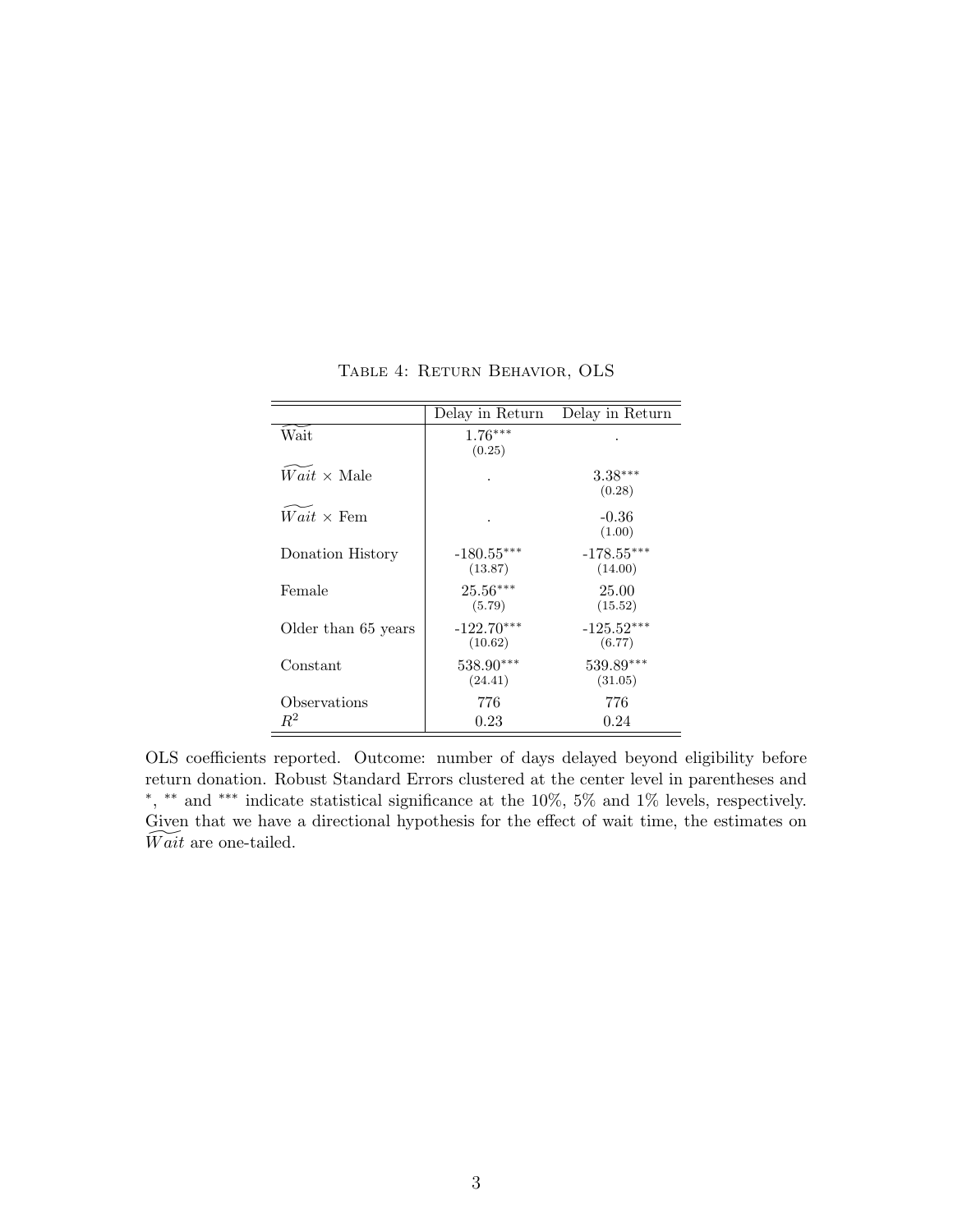|                                   | $x=20\%$   | $x=25%$    | $x=30\%$   | $x=35%$    | $x=40\%$   | $x=45\%$   |
|-----------------------------------|------------|------------|------------|------------|------------|------------|
| Wait                              | $-0.01***$ | $-0.02***$ | $-0.01***$ | $-0.01***$ | $-0.02***$ | $-0.01***$ |
|                                   | (0.001)    | (0.0004)   | (0.001)    | (0.0006)   | (0.002)    | (0.005)    |
| Bottom $x\% \times Wait$          | $-0.001$   | $-0.01**$  | $-0.01**$  | $-0.02**$  | $-0.001$   | $-0.003$   |
|                                   | (0.01)     | (0.006)    | (0.005)    | (0.007)    | (0.009)    | (0.01)     |
| Bottom $x\%$                      | 0.26       | 0.2        | $-0.02$    | 0.09       | $-0.54$    | $-0.47$    |
|                                   | (0.49)     | (0.4)      | (0.21)     | (0.22)     | (0.34)     | (0.49)     |
| Bottom $x\% \times$ Donation Hist | 0.09       | 0.1        | $0.14***$  | $0.11*$    | $0.13*$    | $0.15*$    |
|                                   | (0.17)     | (0.19)     | (0.06)     | (0.07)     | (0.07)     | (0.08)     |
| Bottom $x\% \times$ Fem           | $-0.67***$ | $-0.62***$ | $-0.53***$ | $-0.46***$ | $-0.31***$ | $-0.26***$ |
|                                   | (0.12)     | (0.21)     | (0.14)     | (0.1)      | (0.02)     | (0.05)     |
| Bottom $x\% \times Age 65$        | 0.16       | $-0.1$     | $-0.9***$  | $-0.6***$  | $-0.46$    | $-0.35$    |
|                                   | (0.21)     | (0.37)     | (0.3)      | (0.27)     | (0.36)     | (0.43)     |
| Donation History                  | $0.49***$  | $0.47***$  | $0.39***$  | $0.42***$  | $0.42***$  | $0.43***$  |
|                                   | (0.07)     | (0.07)     | (0.008)    | (0.007)    | (0.009)    | (0.02)     |
| Female                            | $0.21***$  | $0.13***$  | $0.1*$     | $0.12***$  | 0.02       | 0.0007     |
|                                   | (0.06)     | (0.06)     | (0.06)     | (0.05)     | (0.02)     | (0.03)     |
| Older than 65 years               | $1.25***$  | $1.25***$  | $1.21***$  | $1.04***$  | $0.84***$  | $0.74***$  |
|                                   | (0.1)      | (0.12)     | (0.19)     | (0.18)     | (0.08)     | (0.04)     |
| Constant                          | $-3.00***$ | $-2.49***$ | $-2.39***$ | $-2.44***$ | $-2.12***$ | $-2.25***$ |
|                                   | (0.25)     | (0.21)     | (0.13)     | (0.12)     | (0.28)     | (0.4)      |
| Observations                      | 318        | 398        | 463        | 538        | 607        | 708        |
| Ancillary Parameter $(\hat{p})$   | 0.52       | 0.52       | $0.5\,$    | 0.49       | 0.49       | $0.5\,$    |

Table 5: Distributional Effects of Wait Times

Robust Standard Errors in parentheses and \*, \*\* and \*\*\* indicate statistical significance at the 10%, 5% and 1% levels, respectively. Given that we have a directional hypothesis for the effect of wait time, the estimates on Wait are one-tailed; all other coefficient tests are two-tailed.

|                     | Wait Time            |
|---------------------|----------------------|
|                     | (minutes)            |
| Donation History    | $-1.28$<br>(1.48)    |
| Female              | $-0.7$<br>(2.40)     |
| Older than 65 years | 1.05<br>(0.52)       |
| Constant            | $50.14***$<br>(3.25) |
| Observations        | 776                  |

Table 6: Determinants of Wait Time

Outcome: Length of wait time in minutes. Robust Standard Errors in parentheses and  $^*$ , ∗∗ and ∗∗∗ indicate statistical significance at the 10%, 5% and 1% levels, respectively.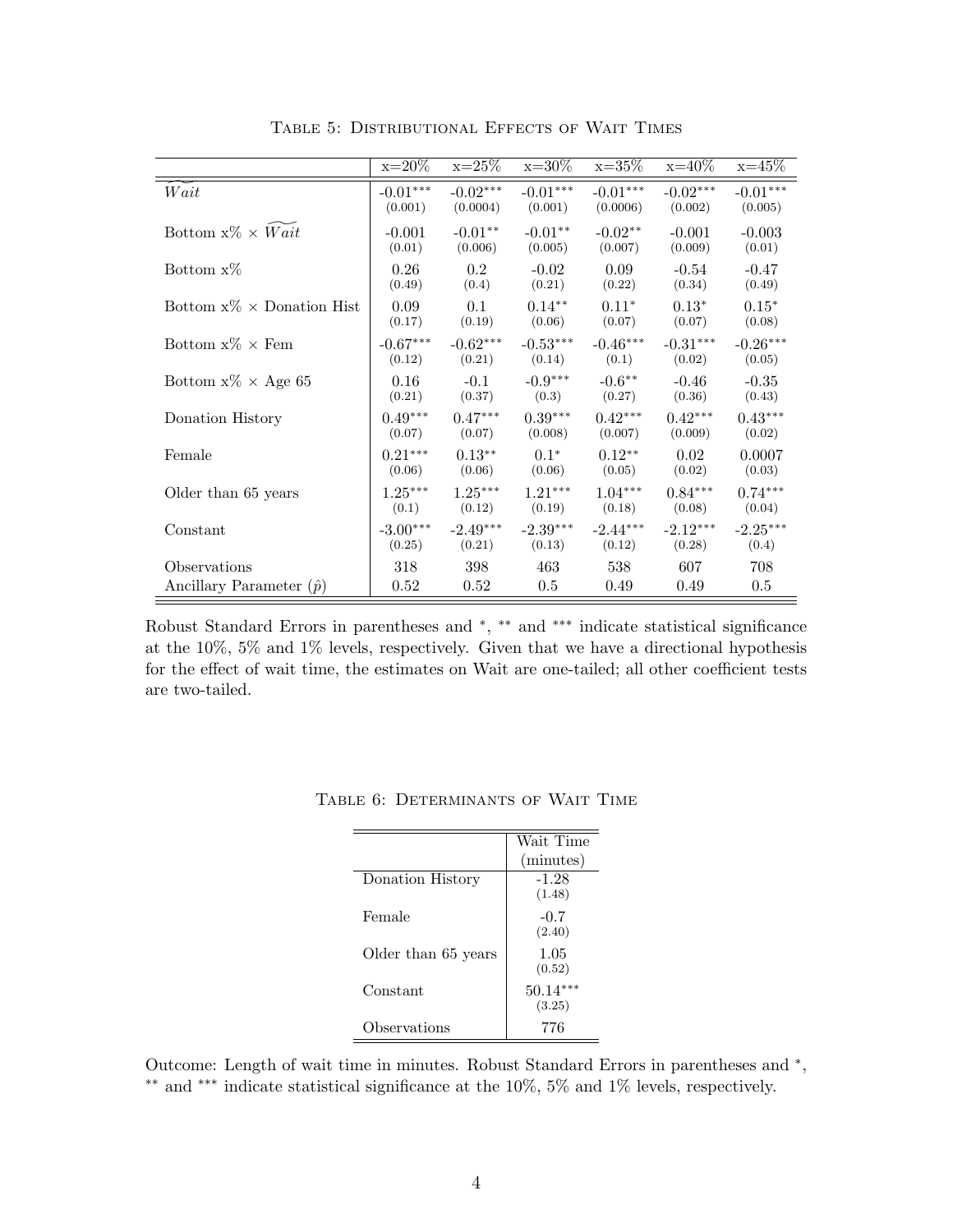

**Discipline of Economics Faculty of Economics and Business**

**Professor Robert Slonim** *Professor in Economics*

Merewether Building H04 NSW 2006 Australia Telephone: +61 2 9036 9187 r.slonim@econ.usyd.edu.au

### **Survey of Donation Wait Time Experiences**

*Please answer all questions truthfully. There are no right or wrong answers. We want to learn your thoughts about your donation experience today.*

# *1. The first set of questions refers to your overall experience today from the time you arrived until*

| now:                                                                                                                             |                                     |                         |  |  |
|----------------------------------------------------------------------------------------------------------------------------------|-------------------------------------|-------------------------|--|--|
|                                                                                                                                  | Not at All<br>Satisfied             | Completely<br>Satisfied |  |  |
|                                                                                                                                  | 2 3 4 5 6                           |                         |  |  |
| How satisfied were you with the <i>overall experience</i> today?                                                                 | and the control of the con-<br>a ka | and the state           |  |  |
| How satisfied were you with the <i>quality of the service</i> you<br>received from the Australian Red Cross Blood Service today? |                                     |                         |  |  |
| How satisfied were you with the <i>total length</i> of time it took to<br>donate today?                                          |                                     |                         |  |  |

### *2. The next two questions refer to your future intentions:*



*3. Approximately, how many times have you donated any blood products (for example, whole blood, plasma, platelets) in the last year?*

denotes the state of the state of the state of the state of the state of the state of the state of the state of the state of the state of the state of the state of the state of the state of the state of the state of the st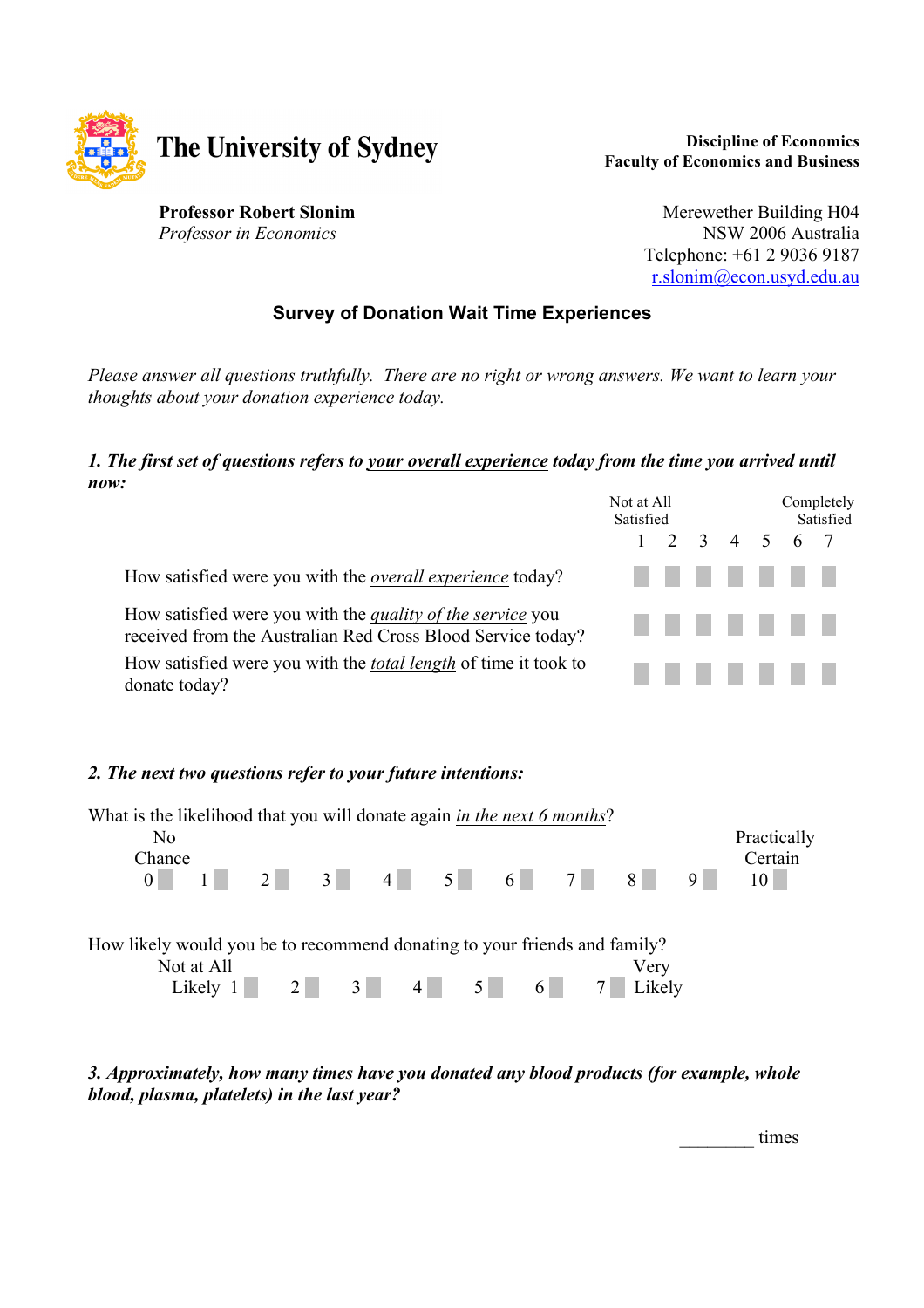| 4. Did you have an appointment today?   | N <sub>0</sub><br>Yes                               |
|-----------------------------------------|-----------------------------------------------------|
| If yes, what time was your appointment? |                                                     |
| And when did you arrive?                |                                                     |
| Before your appointment time            | $\Rightarrow$ If so, about how many minutes before? |
| On time                                 |                                                     |
| After your appointment time             | $\Rightarrow$ If so, about how many minutes after?  |

# *5. The next questions are about your waiting experience:*

| Before arriving, how long did you <i>expect</i> to wait <b>before your eligibility interview</b> (the<br>eligibility interview is when the Donor Services Staff asked you questions to determine<br><i>if you could donate blood today</i> )?   | minutes            |
|-------------------------------------------------------------------------------------------------------------------------------------------------------------------------------------------------------------------------------------------------|--------------------|
| Without looking at the time, how long do you think you <i>actually</i> waited <b>before your</b><br>eligibility interview?                                                                                                                      | minutes            |
| Before arriving, how long did you <i>expect</i> to wait from the end of your eligibility<br>interview till the beginning of the blood draw?                                                                                                     | minutes            |
| Without looking at the time, how long do you think you <i>actually</i> waited from the end<br>of your eligibility interview till the beginning of the blood draw?                                                                               | minutes            |
| Before arriving, how long did you <i>expect</i> the <b>donation process</b> to take from arrival at<br>the centre to entering the recovery room?                                                                                                | minutes            |
| Without looking at the time, how long do you think this <b>donation process</b> <i>actually</i> took<br>today?                                                                                                                                  | minutes            |
| How <i>acceptable</i> was the <i>total wait time</i> you experienced today?<br>Completely<br>Completely<br>$3\Box$<br>$\vert 4 \vert$<br>Acceptable<br>Unacceptable 1<br>5 <sup>1</sup><br>2 <sup>1</sup><br>6                                  |                    |
| If you have donated in the past, how did your wait time today compare to a typical past visit?<br>Previously<br>Previously<br>4<br>3 <sup>1</sup><br>5 <sup>1</sup><br>$2\vert$<br>6<br>Much Longer<br>Much Shorter 1                           |                    |
| How many other people were waiting to donate while you were waiting to donate today?<br>$5 \t 6-7 \t 8-10 \t 11-15 \t 16-20$<br>More than 20<br>None<br>$\overline{2}$<br>$\vert 4 \vert$<br>3                                                  |                    |
| How did your wait time today compare to the wait time of the other people in the waiting room?<br><b>Waited LESS</b><br><b>SAME</b><br>5 <sup>1</sup><br>Than Others 1<br>4<br>Than Others<br>$2\vert$<br>6 <sup>1</sup><br>3 <sup>1</sup><br>7 | <b>Waited MORE</b> |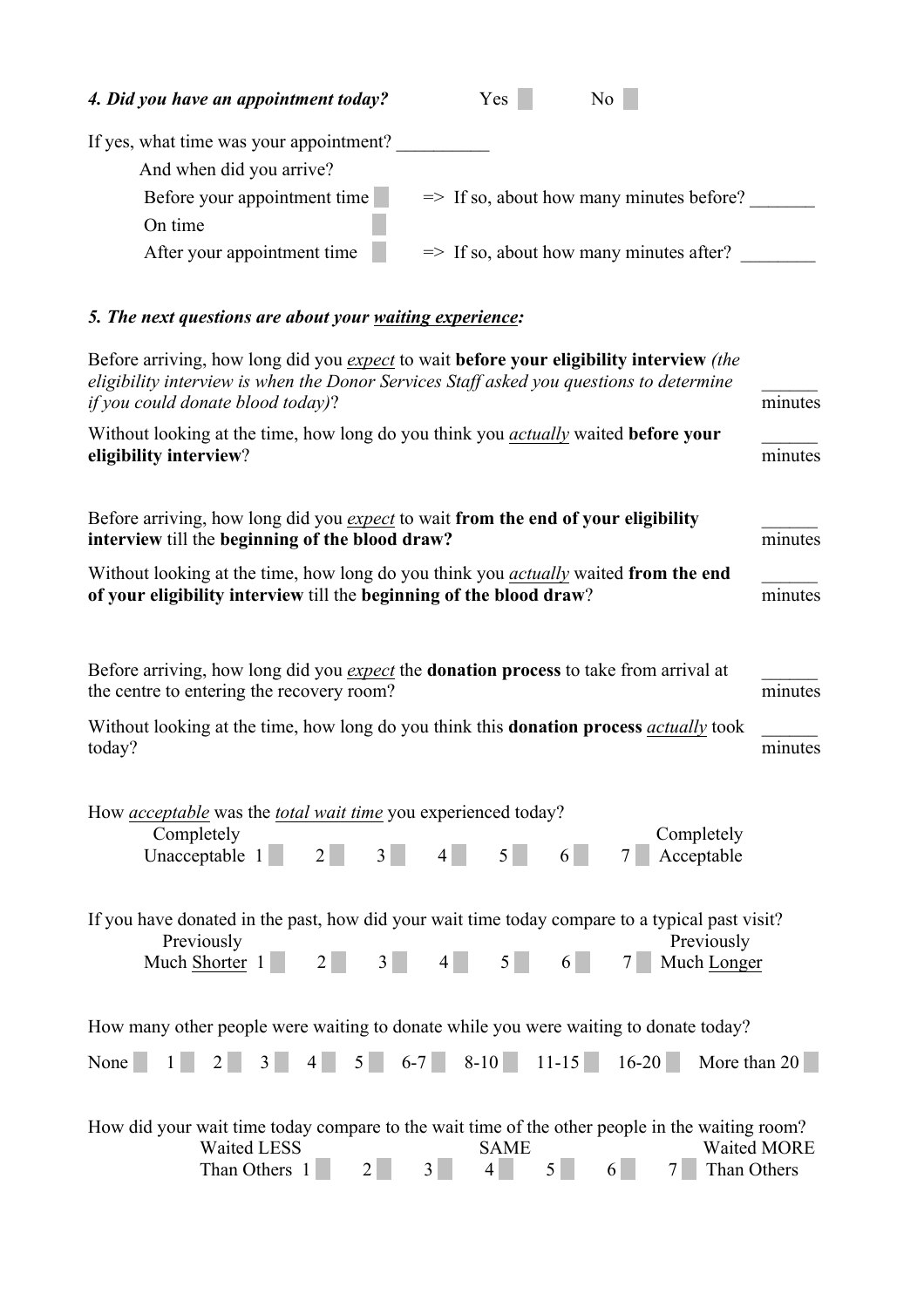What did you do while you waited (for example, took a nap, called a friend on my mobile, read a book/magazine/paper, just relaxed, snacked, etc.)?

| Did you come alone or with others?                                                                                                  |                      | Alone          |   |                | with Others |                   |
|-------------------------------------------------------------------------------------------------------------------------------------|----------------------|----------------|---|----------------|-------------|-------------------|
| If you came with others, how many and who were they (for example, came with three<br>friends, brought my child, came with partner)? |                      |                |   |                |             |                   |
| How many of them also donated? (for example, 2 friends did, child too young, partner<br>donated)?                                   |                      |                |   |                |             |                   |
| How did you feel about waiting experience today?                                                                                    |                      |                |   |                |             |                   |
|                                                                                                                                     | Strongly<br>Disagree |                |   |                |             | Strongly<br>Agree |
|                                                                                                                                     |                      | 2              | 3 | 4              | 5           | 7<br>6            |
| It was pleasant                                                                                                                     |                      |                |   |                |             |                   |
| It was enjoyable                                                                                                                    |                      |                |   |                |             |                   |
| It was fair                                                                                                                         |                      |                |   |                |             |                   |
| It was reasonable                                                                                                                   |                      |                |   |                |             |                   |
| How did you feel <i>while you were waiting today</i> ?                                                                              |                      |                |   |                |             |                   |
|                                                                                                                                     | Strongly             |                |   |                |             | Strongly          |
|                                                                                                                                     | Disagree             |                |   |                |             | Agree             |
| I felt relaxed                                                                                                                      | 1                    | $\overline{2}$ | 3 | $\overline{4}$ | 5           | 6<br>7            |
| I felt calm                                                                                                                         |                      |                |   |                |             |                   |
| I felt annoyed                                                                                                                      |                      |                |   |                |             |                   |
| I felt angry                                                                                                                        |                      |                |   |                |             |                   |
| I felt frustrated                                                                                                                   |                      |                |   |                |             |                   |
| I felt upset                                                                                                                        |                      |                |   |                |             |                   |
| I felt tense                                                                                                                        |                      |                |   |                |             |                   |
|                                                                                                                                     |                      |                |   |                |             |                   |
| I felt content                                                                                                                      |                      |                |   |                |             |                   |

 $\mathcal{L}_\text{max} = \mathcal{L}_\text{max} = \mathcal{L}_\text{max} = \mathcal{L}_\text{max} = \mathcal{L}_\text{max} = \mathcal{L}_\text{max} = \mathcal{L}_\text{max} = \mathcal{L}_\text{max} = \mathcal{L}_\text{max} = \mathcal{L}_\text{max} = \mathcal{L}_\text{max} = \mathcal{L}_\text{max} = \mathcal{L}_\text{max} = \mathcal{L}_\text{max} = \mathcal{L}_\text{max} = \mathcal{L}_\text{max} = \mathcal{L}_\text{max} = \mathcal{L}_\text{max} = \mathcal{$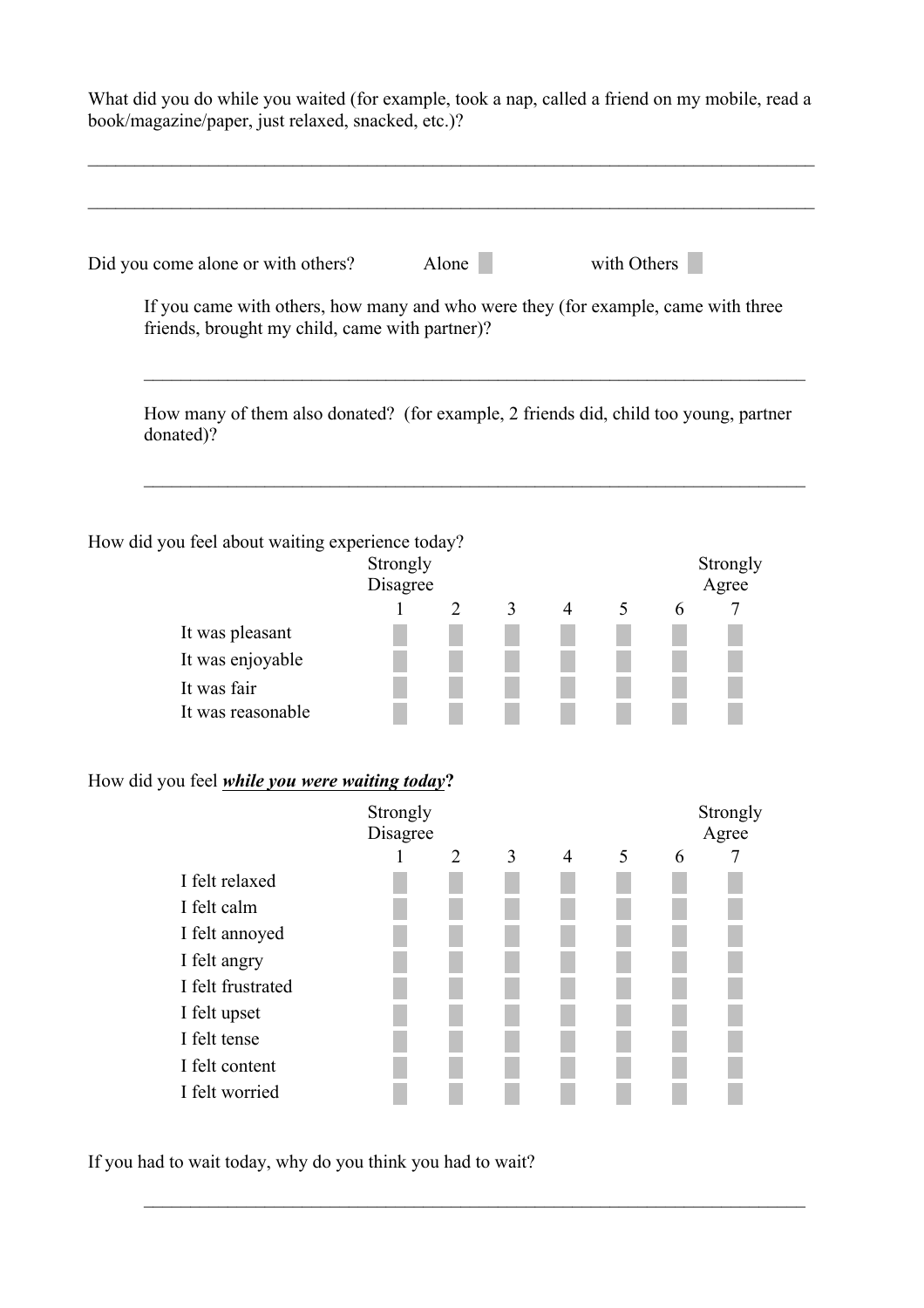| How common do you think this reason is for making people wait to donate?<br>Very                      |                                              |                |                 |                  |   | Very                       |
|-------------------------------------------------------------------------------------------------------|----------------------------------------------|----------------|-----------------|------------------|---|----------------------------|
| Uncommon $1$                                                                                          |                                              | $2$ 3 4 4      |                 | 5                |   | Common                     |
| To what degree could the Red Cross Blood Service solve this problem?<br>Not Much They<br>Could Do $1$ | $2 \begin{array}{ c c c } 3 & 4 \end{array}$ |                |                 | $5 \quad 6$      |   | A Lot They<br>Could Do     |
| Were you offered an explanation for the delay?                                                        |                                              |                | Yes             | $\overline{N_0}$ |   |                            |
| If yes, how satisfactory was the explanation you were given?<br>Not at All<br>Satisfactory 1          | 2 <sup>1</sup>                               | 3 <sup>1</sup> | $\vert 4 \vert$ | 5                | 6 | Completely<br>Satisfactory |

### **6***. The next set of questions refers to your attitudes towards donating blood:*

|                                                                  | Strongly<br>Disagree |                 |  |    | Strongly<br>Agree |  |
|------------------------------------------------------------------|----------------------|-----------------|--|----|-------------------|--|
|                                                                  |                      | $2 \t3 \t4 \t5$ |  | -6 | $\overline{7}$    |  |
| Blood donation is something I rarely even think about.           |                      |                 |  |    |                   |  |
| I would feel a loss if I were forced to give up donating blood.  |                      |                 |  |    |                   |  |
| For me, being a blood donor means more than just donating blood. |                      |                 |  |    |                   |  |
| Blood donation is an important part of who I am.                 |                      |                 |  |    |                   |  |
| I feel a moral obligation to give blood.                         |                      |                 |  |    |                   |  |
| I feel a personal responsibility to give blood.                  |                      |                 |  |    |                   |  |
| It is a social obligation to give blood.                         |                      |                 |  |    |                   |  |

### *7. These questions refer to your attitude toward the Australian Red Cross Blood Service:*

Strongly Strongly Disagree Agree 1 2 3 4 5 6 7 The Blood Service has high integrity. The Blood Service can be counted on to do what is right. The Blood Service is perfectly honest and truthful. The Blood Service has fast efficient procedures. The Blood Service is highly competent. The Blood Service knows what they are doing.